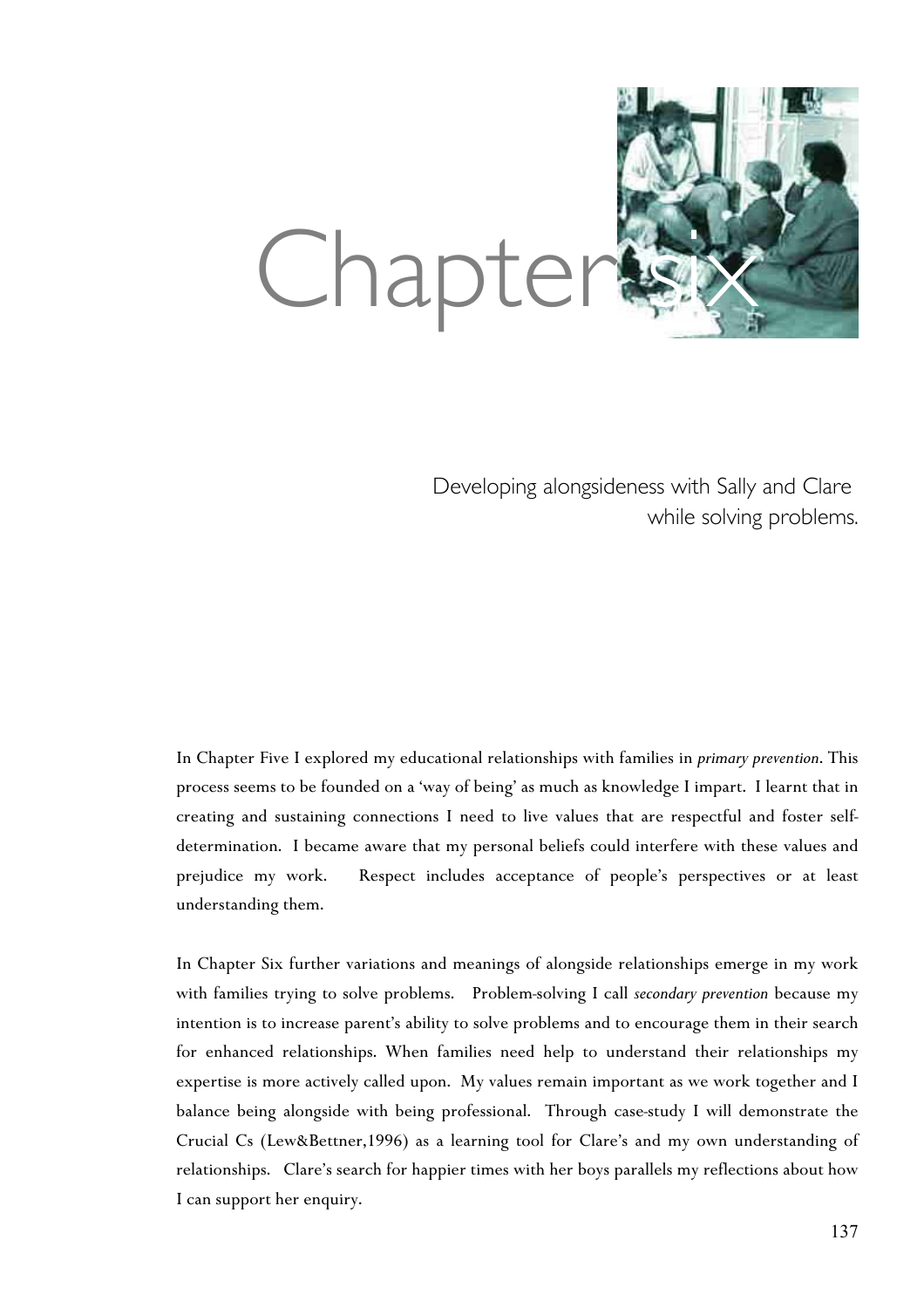First, I tell Sally's story. I will describe how values captured on video, are identifiable both in the family's relationships and in alongside health visiting. Reflecting on my work with Sally and Clare, I learn the value of 'holding' parents in crisis, in the way they do for children. Timing and pace are important to the processes of learning.

## **Sally's story**

I looked at three videos made with Sally and her family as they grappled with the problem of baby Kelly's wakefulness at night (Videos One-Three,6.11.96, 19.2.97, 2.6.97). The videos were made in response to Jack Whitehead's suggestion that I might learn about my relationships if I was to see myself working with families. The first video of the Drop-In clinic intended to observe primary prevention. I made a second about problem-solving with Sally and in a third, for research purposes, I asked about the way we worked together. As I watched the videos with BARG and the HVRG (meeting notes,3.2.97, 24.4.97) I was prompted to think about how I am with people and the observable values in action on film. Similarities between relationship qualities of positive parenting, alongside health visiting and collaborative researching were described by observers of these videos (journal,3.2.97; Bath presentation: Video Eight,21.2.01; UWE presentation,27.3.01).

Although my method of managing childhood sleep problems has been modified since 1997, when I was still using recently published techniques (Pound,1989), my methods of communication and many of the skills remain similar. It is not my intention here to describe changing techniques for managing children's sleep problems but to begin to understand how I relate with people as I work. This account began before I started collecting research data. It was written from memory and checked with Sally when I produced an account for BARG (presentation,3.2.97) about working in partnership (journal,5.2.97). Here is the story. Names have been changed but Sally gave me permission to use the videos for research purposes, unfortunately inaccessible here, and the photographs below.

**Autumn 1996.** Kelly is Sally and Peter's second child. A healthy baby she thrived on breast feeds she demanded day and night. From birth she was peaceful and slept for long periods in the day, but awake and sociable through the night. In the early months I told Sally that in my experience babies often had their day-night 'clocks' around the wrong way, but these usually turned around by about twelve weeks of age (Ferber,1985:32, Pound;1989:16). In Kelly's case this did not happen and she continued to be more awake in the night than the day and refused to be put into her cot. I had only seen this persistent day-night reversal a couple of times before but felt confident it would change by itself, or at least we could help it change as she got older.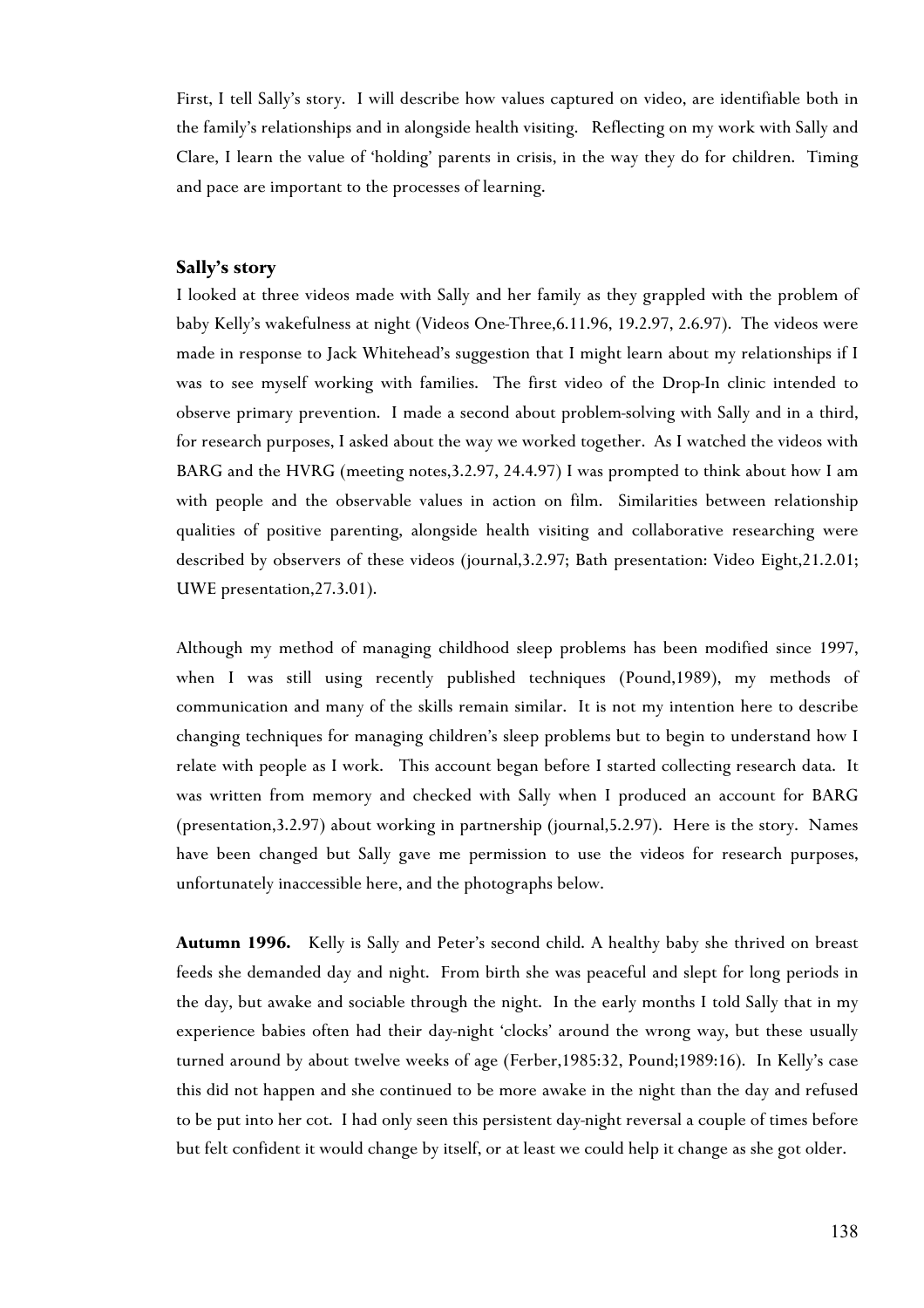When a young baby wakes frequently in the night and parents are tired, I suggest they take the baby into their bed, as long as neither is a smoker. Recently published cot death research had suggested a link between babies sleeping with a smoker and unexpected infant death (Fleming et al.1995). Peter was a smoker and offered to sleep in another room for the time being. I was aware of additional strain this might place on their relationship because Peter regularly worked away. Sally struggled to find ways of getting sleep herself while she waited for Kelly to sleep at night or become mature enough to respond to the technique called 'checking' (Pound,1989). She had used 'checking' to help Jacob, her older child learn to sleep. The technique had not worked at first because Sally believed she tried it before he was ready. She was determined to wait until Kelly's sleep rhythm matured, probably after six months, the age when 'checking' worked with Jacob.

Kelly lay awake in her mother's bed leaving Sally fearful of going to sleep herself. In the day, when the baby slept, two-and-a-half year old Jacob was awake and energetic. Sally appeared in the first video in the Drop-In Clinic at the surgery (Video One,6.11.96. See photo below). She spoke of her exhaustion. I see myself sitting on the floor looking at her, listening to her story. It is the same story I have heard each week. I commiserated and made no suggestions because we had explored the possibilities on previous occasions. I see myself identify a hopeful sign in what she has said:

*Robyn: There you are, she has showed you she can do it.* Then, with a laughing glance to another mother, *Robyn: I try to be optimistic here.* (We all laugh.) *Sally: Don't tell me! She's going to be 12 weeks on Saturday. Robyn: Is she? Ahhh. Did I actually promise that her clock would turn around?* (Trying an innocent look.) *Sally: Yes, you did. Robyn: I did, didn't I? Sally: Yes. Robyn: Was I actually fool enough to say when? Sally: Ohhh, by twelve weeks* (matching my coy innocence) *Robyn: Oh, did I?* (Both playing the game) *Sally:* (Looking at Kelly) *Only a few days to go and then you're going to the orphanage Robyn: Or I s'pose I'll have to have her*. (Video One,6.11.96)

Watching the video I wondered if by laughing it would seem that I was not taking Sally's distress seriously. Seminar audiences did not get this impression and when interviewed Sally did not recall feeling unheard (presentations, Bath,21.2.01; UWE,27.3.01; third video,2.6.97). I will explore use of humour later. Looking at this video, a colleague in the HVRG introduced me to the term 'holding' to describe what she saw (HVRG notes,24.4.97, Winnicot,1990). In this case it describes a process when the problem appears emotionally too big for Sally to cope alone, and immediate solutions are hard to find. By providing a safe space to express feelings,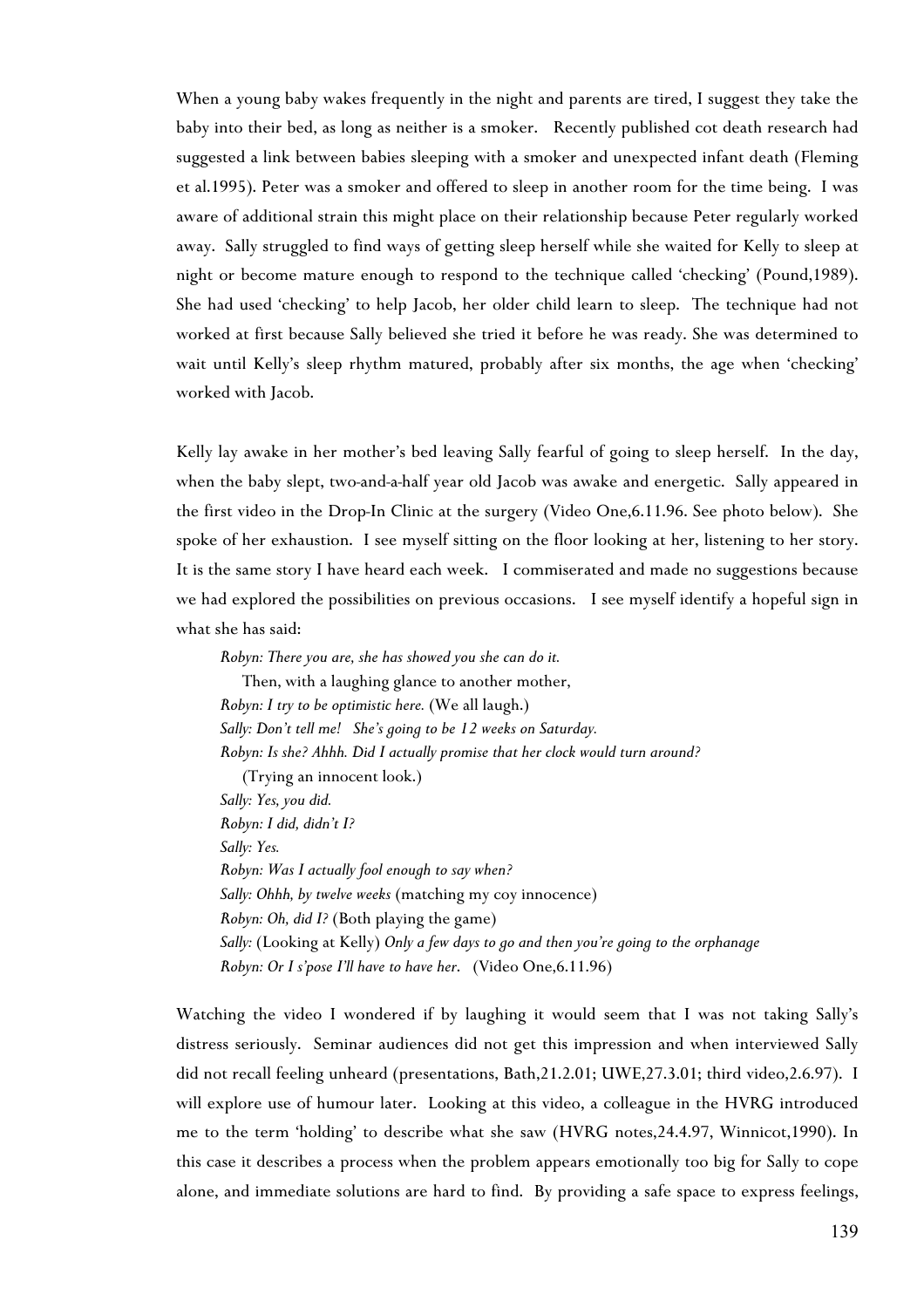by *'being there'* and listening without necessarily giving advice, I let Sally voice her problem in her own words. She shared her problem with me. Giving it to me to 'hold' made it more bearable, until she was able to take control and move on again (HVRG,16.12.97; Pound et al,2001b) I will speak more about holding in Chapter Seven.

#### **Video One, 6.11.96**

Months later I asked Sally about this time. I believe she is describing holding when she says:



*A nightmare. It was hard ...I wanted to tell you like I told you every single week. You were a shoulder to cry on because everybody else looks at you in a bored humdrum way. You wouldn't say, 'I've heard this a hundred times but I can listen to it again'. It's a big thing for me because of not having a mum...It's having someone to support you. I knew I could come and tell you. You couldn't make it better. You could give suggestions and you could say, 'there's light at the end of the tunnel'.* (Video Three, 2.6.97)

About another occasion when Kelly was five months old Sally said:

*I remember the time when I came to the doctor with an ear infection. I was really down and tired, done in really. I was having palpitations and feeling sorry for myself and I just wanted someone to make it better. He said, 'that baby doesn't need feeding, she's going to be all right so put her in her bed, shut the door and come away'. Which wasn't the answer I wanted because she wouldn't sleep, I couldn't leave her and I was feeling down. I came to the Drop-In. I wanted to burst out crying and say, 'I feel really awful', but the room was full and you were really busy. I wanted everyone to disappear and you just to talk to me. I remember you making eye contact with me and I think you guessed things weren't right.*

*I had to go to nursery to collect Jacob. I blurted it out. You interrupted somebody and made an appointment to see me at home so we could plan how to do it ('checking') earlier. I came out of there feeling sick and lousy and down. When I got home I burst into tears.* (Video Three,2.6.97)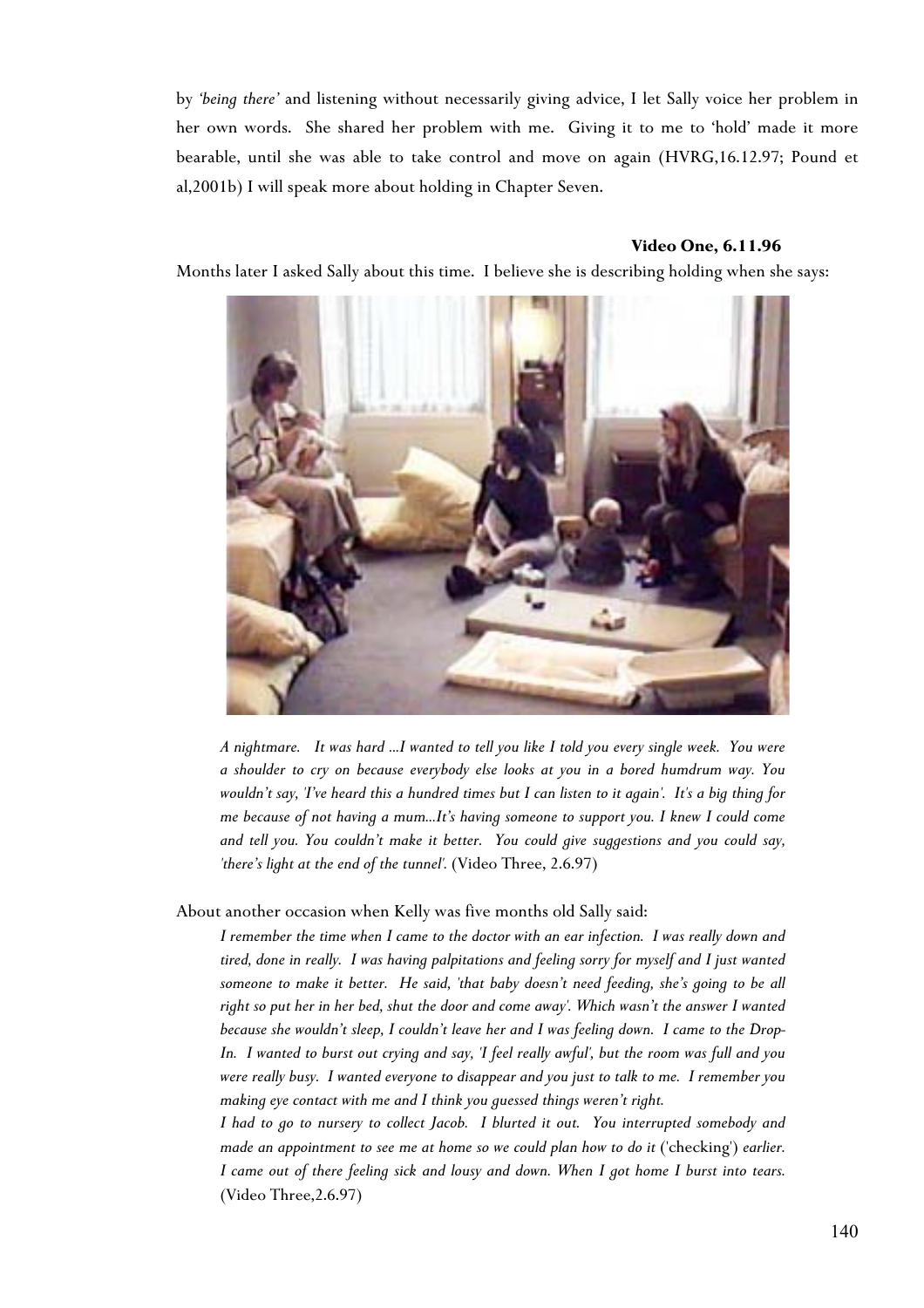I believe this shows that I was not able to provide the holding she needed because I was too busy.

Now, to continue the story. By the way of a summary I revisited the lengthy story Sally told on the third video about the home visit that followed (edited):

- *Robyn: So we had previously decided that she probably would be ready to sleep through the night by six months, because of what happened to Jacob. But because you weren't well and feeling really desperate, we needed to do something. The first instinct was, OK well lets just try it early.*
- *Sally: Yes, I was so down and willing to try anything, then I thought, 'No, it isn't going to work'*
- *Robyn: You were scared I was going to tell you to do stuff you knew you couldn't do.*
- *Sally: Yes, I thought you were going to say, 'Look, this is ridiculous, put her in her bed and leave her to cry and that's it'.*
- *Robyn: You felt able to tell me that as soon as I came in the door.*
- *Sally: Yes, 'I can't do it'. So you said, 'Right, OK, you don't want to do that, let's think of something else we can do to make it better than it is now. We can't make it perfect but we can make it better, find something to work towards'. You came up with ideas I could think about.*

*Robyn: As a stepping stone ...*

- *Sally: Yes, I did those things* (Described to BARG,3.2.97) *for about a month.*
- *Robyn: And then it was lovely because her sleep pattern changed around.*
- *Sally: Yes, she started doing a block of six hours sleep about a week before we had our date to do checking.*
- *Robyn: It was wonderful how you survived those months.*
- *Sally: It was a nightmare...* (Video Three, 2.6.97)

I was pleased with my responsiveness to Sally's wishes and my creativity in suggesting temporary measures to keep her going (field notes,28.1.97). It was a written account of these measures, and Video One that I used to explore my being 'client-led' and 'working in partnership' with BARG (presentation notes,3.2.97). Sally was intrigued how BARG members might respond to Video One and her story and wanted to be a 'fly-on-the-wall', so I gave her a tape recording of the conversation. During my presentation I showed confusion as I tried to understand what being client-led meant. I tried the idea that I was working to create equality in my relationships, and said I gave little advice. One BARG member pointed out that although I worked to break down professional barriers, I still had expert knowledge which parents asked for. Equality did not adequately describe our relationship even though I had valued Sally's skills as expert in her circumstances and used my own expertise (BARG meeting,3.2.97). On hearing the tape Sally said, 'But you **do** give advice. That's why we come!' (journal,5.2.97). A BARG member asked about parallels between 'child-centredness' and 'client-ledness'. This led me to think about the similarities between authoritative parenting and the health visiting relationships I was exploring, which I later would describe as 'alongsideness' (journal,3.2.97).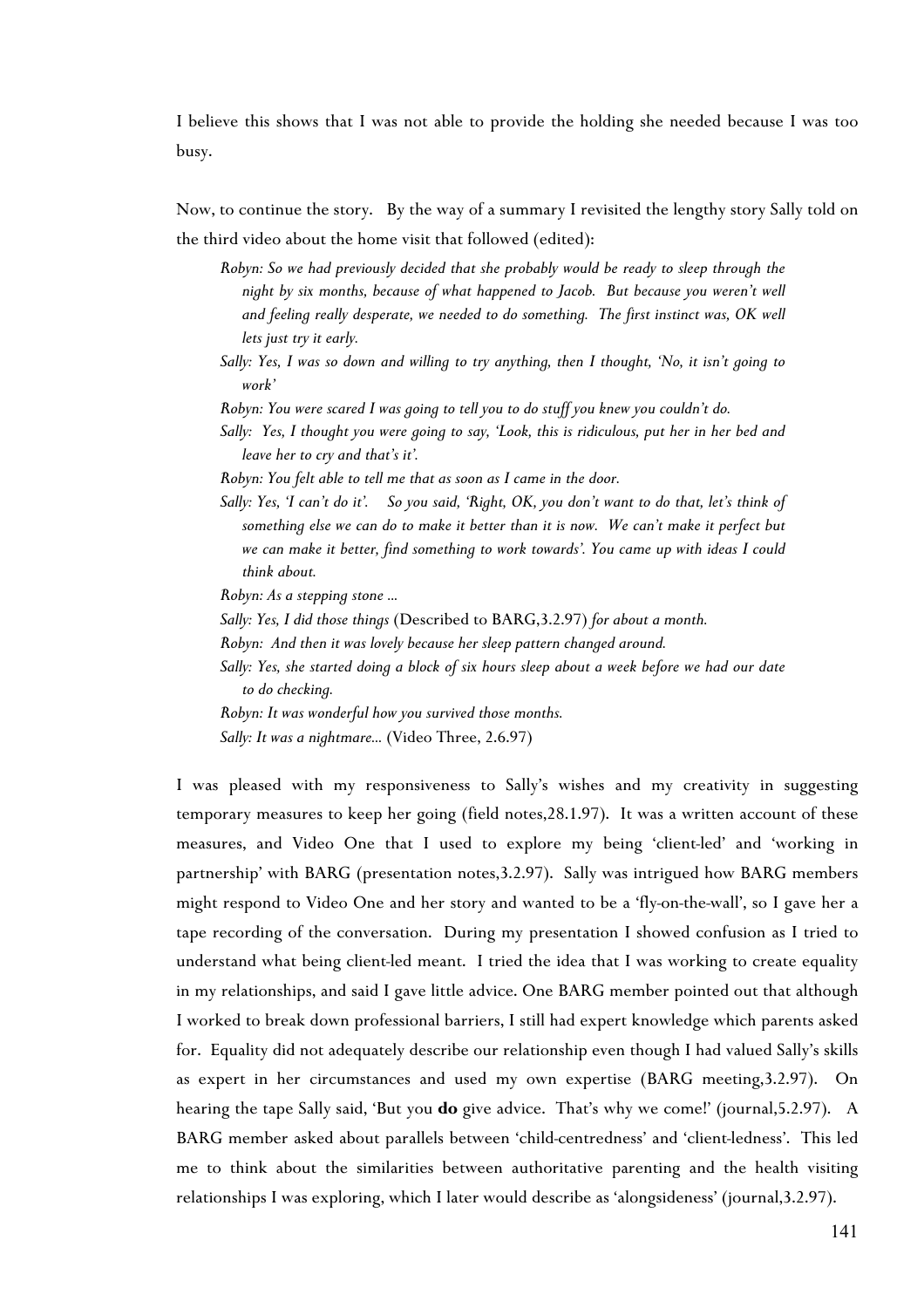#### **Planning a sleep programme.**

Sally agreed to video-recording our planning a sleep programme and asked Peter to be there. He spoke from behind the camera (Video Two,19.2.97). The process took over an hour because of the detail we explored and the children's presence. I used a behaviourist approach that I found works for babies (Pound,1989). Now, I am influenced by Dilys Daws' psychotherapeutic approach (Daws,1989) which helps parents distinguish their own feelings from the baby's needs. I use the Crucial Cs. Responding to the baby is balanced with parents helping the child to cope with intense emotions - a type of holding. Using these ideas in early discussions with parents I now seem to avoid the necessity of using 'checking' as often as I did in 1997. I am not clear how effective a different approach might have been in this case because I agree with Sally that they probably would not have been ready to do it earlier.

Looking at the second video (Video Two,19.2.97- below), the respectful care we showed each other is obvious (Chapter Four:96). We listened carefully to each other's views and to the children. I was like an orchestrator pulling together suggestions and questions we all three made. Sally's knowledge of her child, and Peters' of the family dynamics, were essential to the process. They looked to me for ideas and guidance. In the end it was Sally who decided what she would do because she had to act on the plan. Watching, I became aware that the sleepplanning process was made easier by the mellow family climate. Time given to including the children's interests meant they did not feel left out or demand extra attention. This climate was how Sally usually was with her children whenever I saw them (Bath presentation,21.2.01).

Sally and Peter had created a tiny democracy in which everyone felt a strong sense of belonging and significance. No one seemed to need to demand extra because everyone was treated with warm regard and respect. From a childhood of daily interactions in which they experienced close connections and respectful consideration, I believed the children would embody democracy as useful practice for their future relationships. This was an illustration of the connection and alongsideness I was attempting to mirror in my health visiting (Videos One, Two) and researching relationships (Video Three) with all families. As I watch, I am aware that the video does not show my previous knowledge of the family. Although not vital to this story, I am aware that I had this knowledge in mind at certain points during the negotiations.

**Video Two, 19.2.97**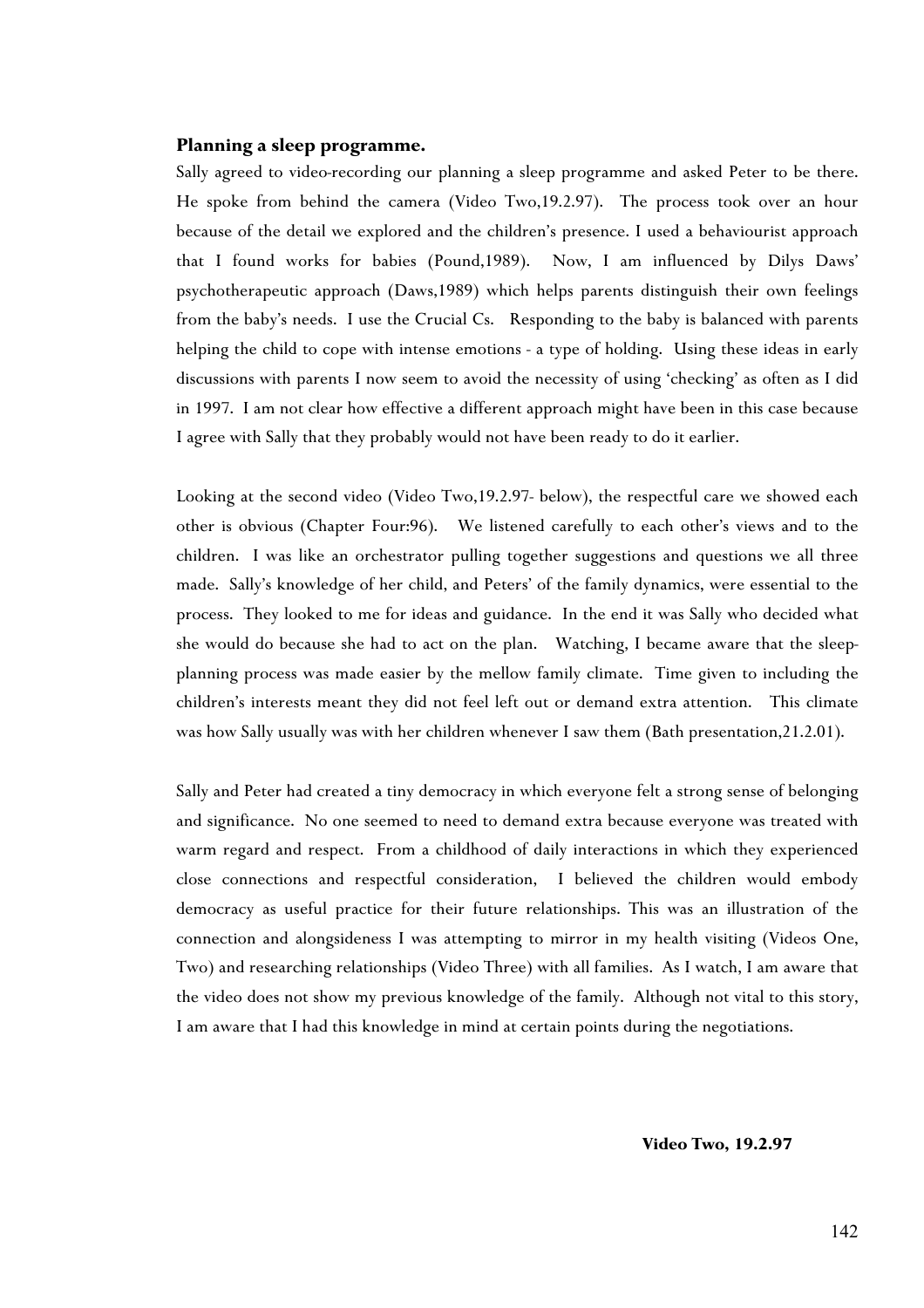

On the telephone two days later Sally said, 'I am so pleased with her. She's a star.' Kelly was sleeping nearly all night (journal,21.2.97). When I interviewed Sally three months later she said she had not been to the Drop-In since because the problem was solved (Video Three,2.6.97)*.* I asked how she saw the work we'd done. Quite simply she said:

*Sally: The only thing I can think of is you've done your job. I had a problem. Kelly wouldn't sleep. I came to you and you sorted it. We sorted it together. You did everything that I expected a health visitor to do. There was nothing else I would expect. I expect a health visitor to answer my problems about childcare, or give me ideas, like when Jacob was wetting his pants and I was getting furious with him. I thought, 'What do I do? I know, I'll go and see Robyn'. You said, 'There's no need to get cross with him. Make it his problem. Say to him, "OK you're wet. Take your wet things off. Go and put them in the wash. You know where the dry things are."' And it worked! That's what I did, after all that time shouting at him and getting angry with him that made no difference. That's what I expect. Robyn will know.*

*Robyn: Who decides what we need to do? Sally: Me I suppose. Well, it's my problem. The sleep thing was my problem.*

(Video Three,2.6.97)

Sally's reminder of our conversation about who really owned the problem and how this clarified who needs to act, shows how I was beginning to use knowledge from the parenting programmes in my daily work (Dinkmeyer&McKay,1989:62). Watching Video Three I was struck by the unplanned symmetry of the image we created on film. This video was made for the research enquiry more than health visiting. The seminar audience pointed to the more reciprocal relationship in Video Three (below), different because of our purpose (Bath Presentation - Video Eight,21.2.01). We were sitting together, instead of me on the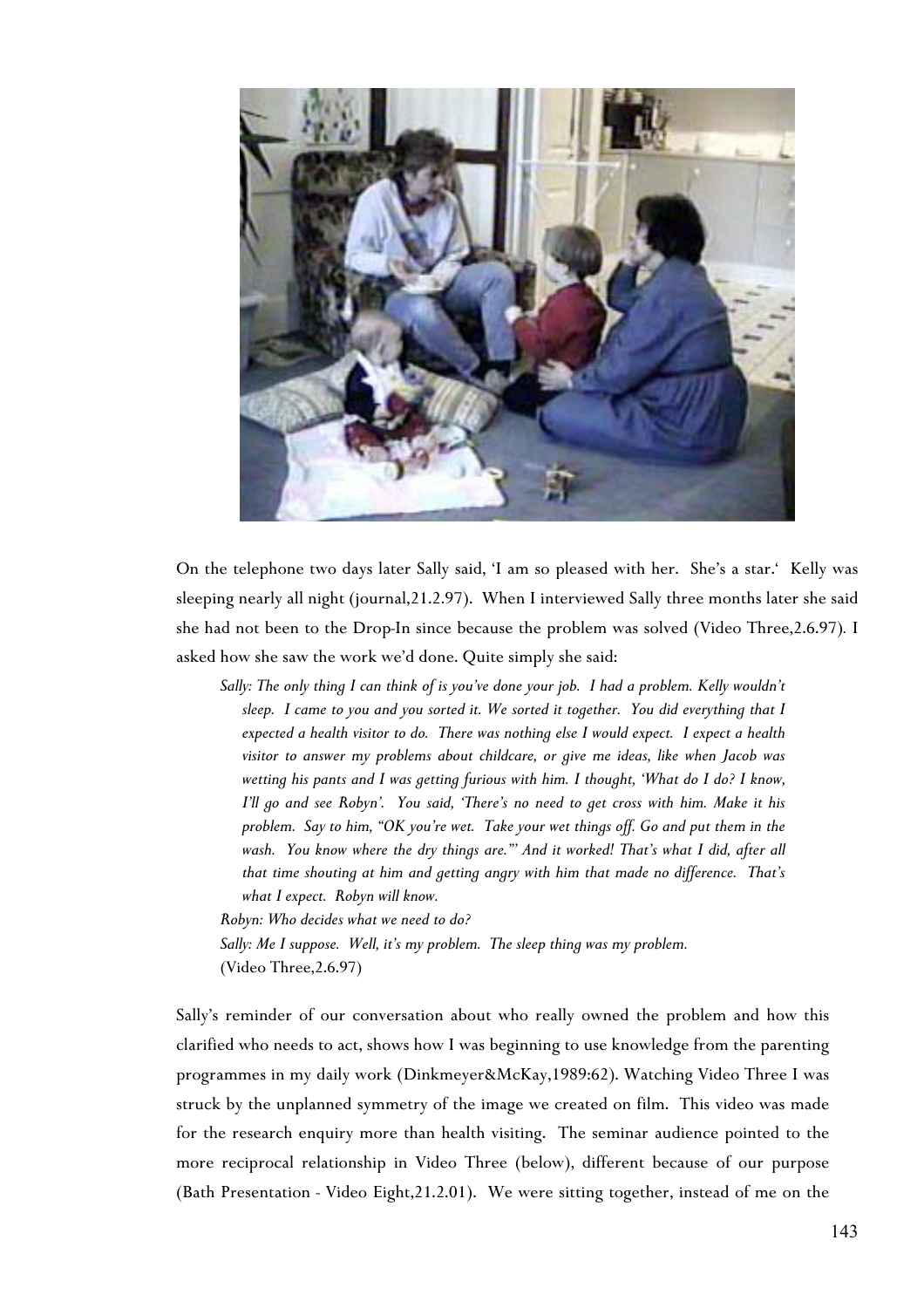floor, and appeared to mirror each other's posture. I was not aware I was doing this but recall concentrating my energy into listening rather than asking questions.



 **Video Three, 2.6.97**

# **Sally's response to this account** After watching Video Eight of the presentation at Bath University (21.2.01) Sally said she wished she could have been there herself, About this account she said: *It was just so long ago. They are eight and five now ... Did I really say that about her being an orphan! But yes, that is how it happened. It brought back all those sleepless nights* (conversation,15.10.01).

I move now to look at how the Crucial Cs (Lew&Bettner,1996) are useful for helping solve problems and in understanding relationships such as those I found with Sally and Peter.

# **Clare's story**

**Autumn 1996.** In response to the midwife's comment that Clare had many questions about the twins she was expecting, I visited before the babies were due. I found her anxious about her future with twins but, with her extended family, was making plans for when Alan went back to work. The early months after Alex and Mack's birth were exhausting for their parents. The babies were not particularly demanding, however, constant caring for them, and a variety of ailments, meant Clare's level of anxiety remained high. Her mother, sister and others helped on an informal rota most days and I visited for longer than usual. I tried to take Clare's many questions seriously and to answer in a way that showed that her instincts were good. I was aware that sometimes there were no definite answers and Clare was left having to decide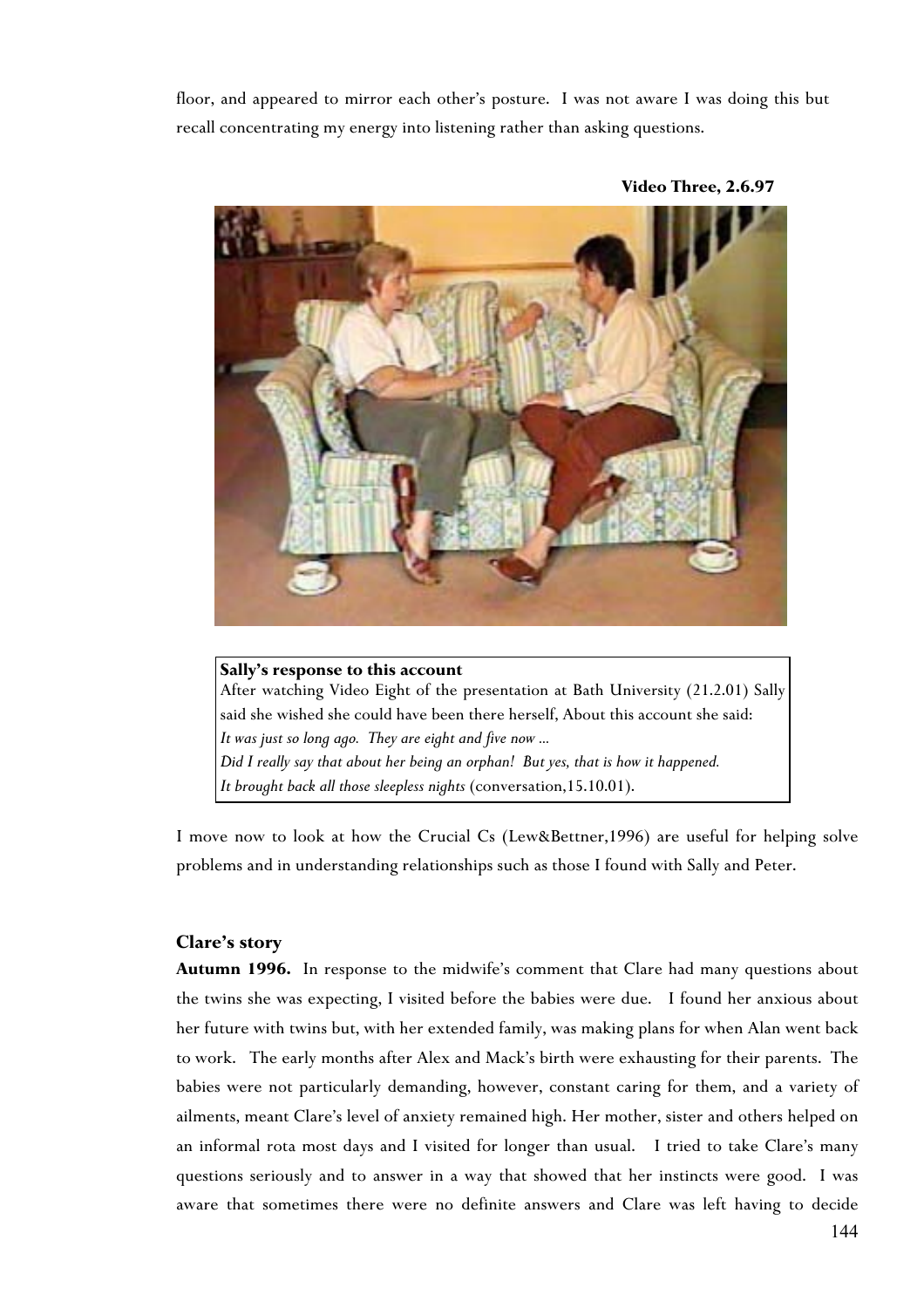between options for herself. For example, whether to wake both babies to feed them together in the night or allow them to feed on demand risking being up more often. Clare and Alan wavered between both options until the babies gradually settled into a pattern of their own.

This is the conflict I struggle with constantly. When parents ask, do I give them a direct answer or help them to find their own solutions? The questionnaire to all parents showed I don't always get this right and some parents were frustrated by my not providing a straight answer. This is a problem because there can be many equally good possibilities and the solution I would choose might not be appropriate for the family. Early in the research I was aware it could be disempowering and create dependence if I always provided the answer. Since this time I have read Pearson (1991) and find it helpful to recognise that parents need different amounts of advice at different stages of the first year.

I have learnt that in the early months mothers may need straight answers in order to be able to cope enough to recover and begin to regain control again. This describes one aspect of alongsideness in that I now give practical support, encouragement and information as it is asked for in the early weeks and move towards supporting parent's own solution-finding as they have the capacity to do it. Even with several close relatives who offered help regularly Clare sought my opinion on how to do things. This appears to characterise Belenky's notion of 'received' knowledge (Belenky et al,1986:35; Chapter Five). I recognise how easy it is as a health visitor to assume expertise and be the one who knows. My instinct to try not to automatically provide answers, but trust parents to work things out for themselves was probably more appropriate after the urgency of the early months.

Clare tended to experience events as emergencies and made many calls to the GP and hospital. I recognised it was important to maintain contact to avoid serious postnatal depression. Clare's Edinburgh Postnatal Depression score (Cox et al,1987.) was moderate at 12 after twelve weeks, in line with the anxiety she displayed. This EPND questionnaire offers indication of more than usual anxiety or depression and is useful both for indicating a need for continued support and conversation about it with the family. Following discussions with Clare and the GP we agreed both the continued support of her family and myself was appropriate. As the boys grew, Clare became more confident about the practicalities but continued to be very tired. She rarely complained about Alan's long hours at his building work speaking of her gratitude for his help when he was around. Nine months later her EPND score was still 13. She returned to work part-time and her mother and sister kept daily contact. My visits decreased in frequency. The boys needed hospital and GP appointments for a variety of health problems and with Clare's difficulty getting to the Drop-In, I rarely saw them after their first birthday. Occasionally Clare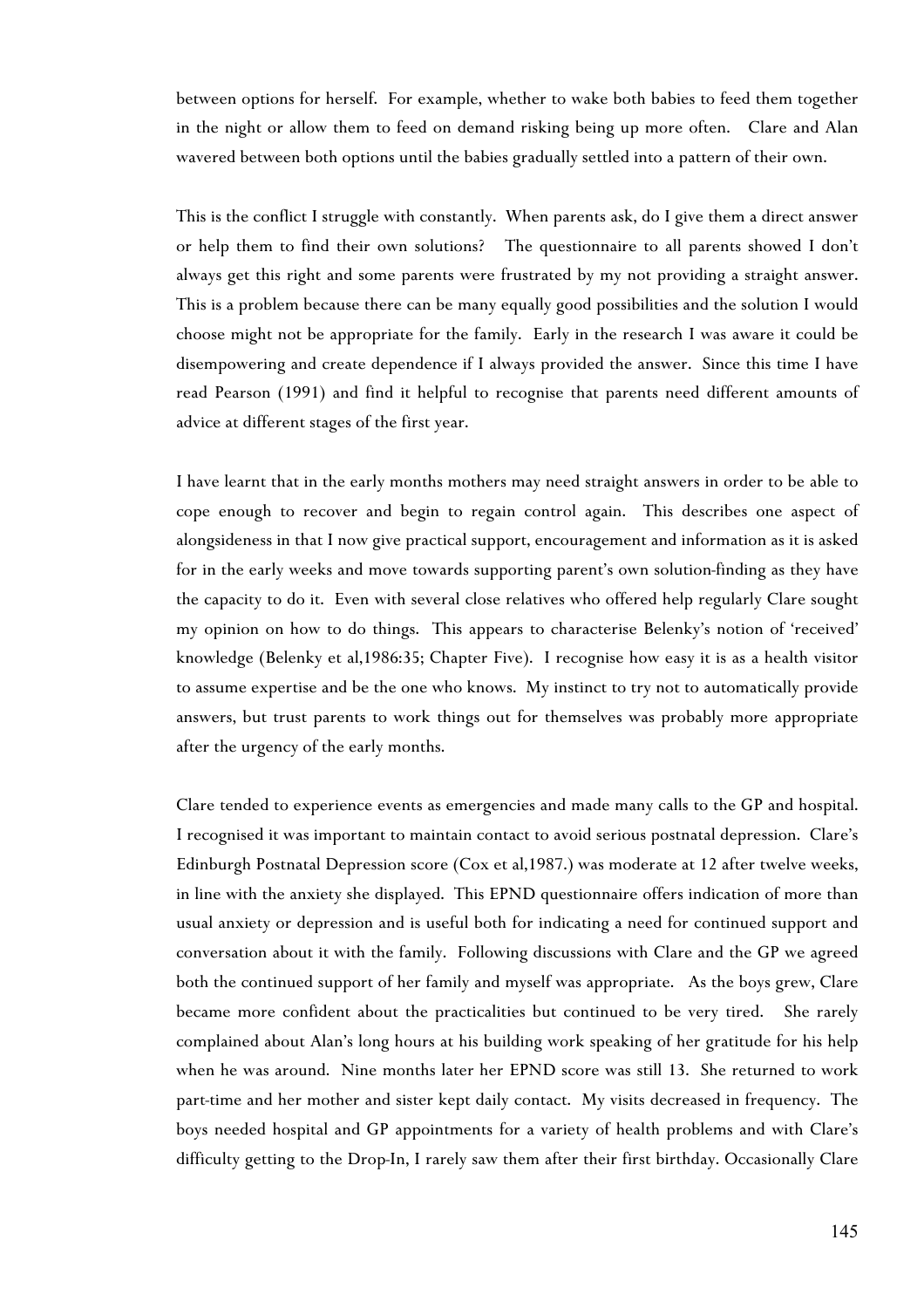telephoned to discuss a difficulty (child health notes). After eighteen months we planned to do the boys' developmental assessments at home. I kept detailed field notes of what happened.

## **Clare's search for a way of being with her boys**

**Summer 1998.** At the door Clare looked fraught,

'Thank goodness you've come. I've been waiting for you' (field notes,8.7.98)

She said it a second time to indicate its importance. 'I'm at the end of my tether with them'. Her eyes filled with tears. I was aware of the boys watching. They looked wide-eyed and anxious too. I put my bags down and put my arms around her so she could sob. The twins moving about again caught her attention. 'See, they're at it again. This is what its like.'

She spoke about their attention seeking, especially when she was on the telephone. 'I have to watch them all the time, they're into everything'.

There had been several medical emergencies. Asthma and a febrile convulsion were amongst many calls for the doctor. Mack's corrective surgery, for a congenital abnormality, had become infected. Alex had burnt his hand on the oven door. Clare spoke about the boys doing unpredictable things and continuing defiantly even when she threatened. I saw that Clare's threats were fierce and she spoke about frequent smacks throughout the day. I had not offered an opinion about smacking since deciding to do so was unhelpful (Chapter Five). The subject had never arisen and it did not seem appropriate to focus on it now. It worried Clare that she smacked so much but she did not know what else to do. She spoke of how awful life was, how tired she was and that although her partner, mother and sister were 'wonderful', and helped a lot, she felt they did not really understand (field notes,8.7.98).

I suggested we did the developmental check first so we could get down to the real problem, the boys' behaviour. Developmentally there were no big concerns. Clare's main worry that they would not play quietly with their toys supported my observation that they flitted between activities with short attention spans. I said I was exploring a way of understanding why children behave they way they do, and why *we* respond the way we do, which she might find useful. Clare was so desperate, said she, she would try anything. She put the boys to bed for a sleep and we began.

The Crucial Cs (Lew&Bettner,1996) immediately captured Clare's attention. She appeared motivated to find solutions and thoughtfully provided examples for each point from her life. Finding words to describe emotions proved difficult. I tried waiting until she had made her explanation and then suggested possible words. For example, she described a close supportive relationship with her mother and sister, saying it had always been like it. I asked if she felt loved. She agreed enthusiastically. This made her feel secure with them. She went on to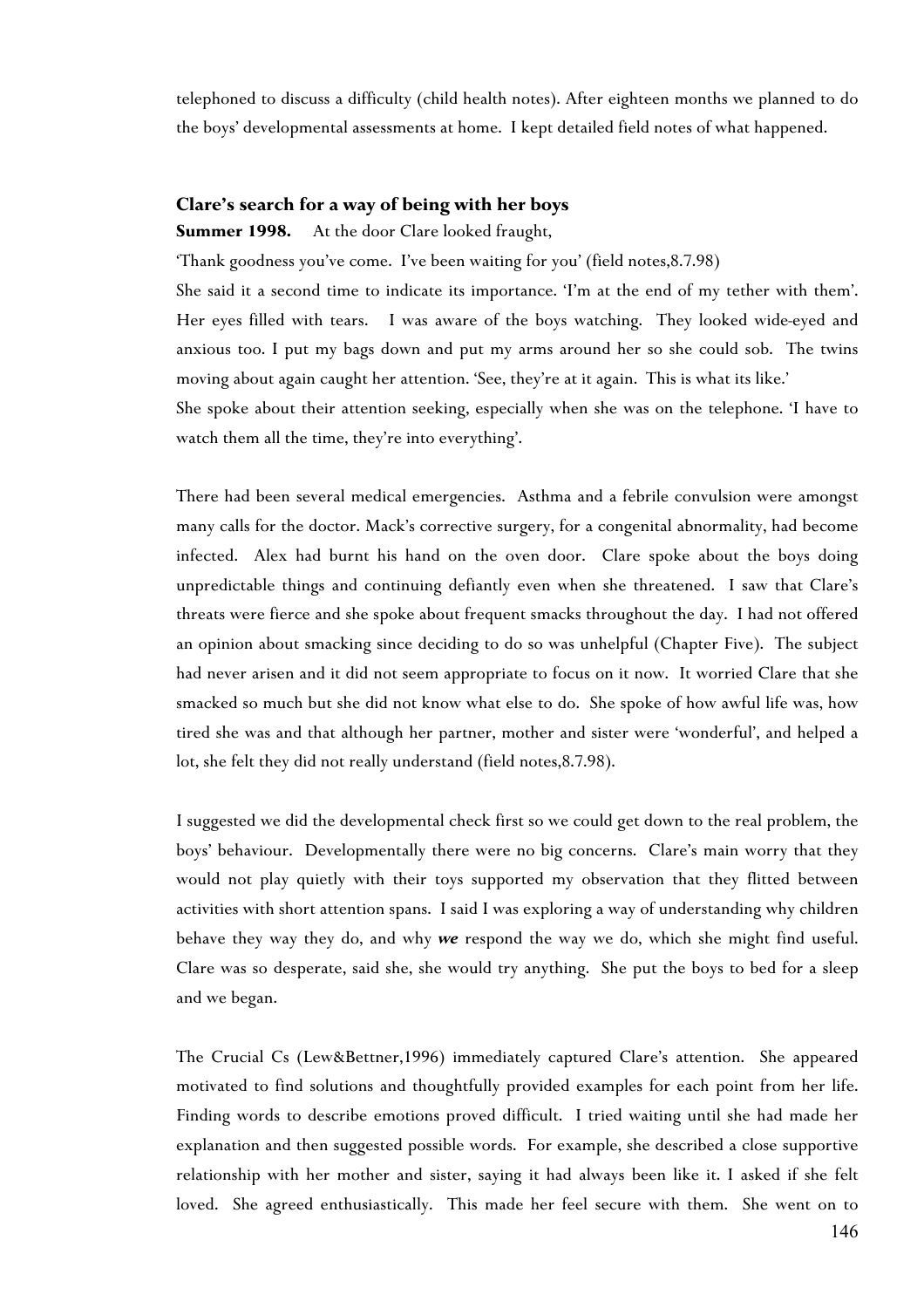describe a similar feeling with Alan, even when she 'had been horrible to him'. He never seemed to mind. Clare had demonstrated she understood what it felt like to be *connected* with people. I suggested we needed to understand what was good about this relationship so she could reproduce it with the boys. She agreed.

A feature of Clare's relationship with the boys was conflict, with threats to keep them in order. They seemed to take the threats as a challenge to win. Clare appeared to understand the need for people to seek power when trying to feel *capable* and in control of their lives. During the two hours it took us to work through the Crucial Cs she showed her growing awareness of its relevance for herself and the boys. Her ideas moved through, 'I believe in smacking and I do it a lot', via 'but it doesn't stop them'. She considered, 'when I was 10 or 11 my father did it, it used to make *me* stop and think'. Later, when thinking about revenge when people feel small, she said, 'They hit me back. They hit each other'. I held up imaginary scales of justice to demonstrate the impulse not only to get even with the other person for our hurt feelings, but also to show our own importance by making the other person feel small. I like to use stories or metaphors to illustrate. I used a recent News item about Pakistan and India each letting off underground bombs to show the other how significant and powerful they were (BBC News, Summer 1998).

Clare was able to recall times when acquaintances had lost *courage* and become disabled by the need to avoid difficult situations. 'I can understand why people kill themselves', she said. I introduced the idea that the boys might give up and avoid trying difficult things if they felt discouraged. Or, depending on their personalities, they might keep fighting back and trying to win. She recognised that if *she* was feeling angry or challenged it probably mirrored the boys' feelings at that moment. Stand off situations continued until somebody 'won'. She found the energy required maintaining these battles increasingly exhausting. As they became older *she* might not win any more. I suggested, 'If you can practise different ways of communicating with them now you won't have to suddenly change because it's not working when they are older'.

I was surprised to hear the ease with which Clare summarised, 'So smacking is no good then. I shouldn't be doing it'. It had become unusual for me to talk about smacking like this. It happened here because it was central to Clare's concerns. She said, 'I wish Alan was here to hear this'.

Understanding why things happen does not offer solutions and although we had worked hard, Clare did not want to stop, 'So what do I do then?' Her main complaint was that the boys climbed on the table out of her reach when the telephone rang. They both played with the video player. Mack climbed high shelves or stood defiantly on the back of the sofa as if testing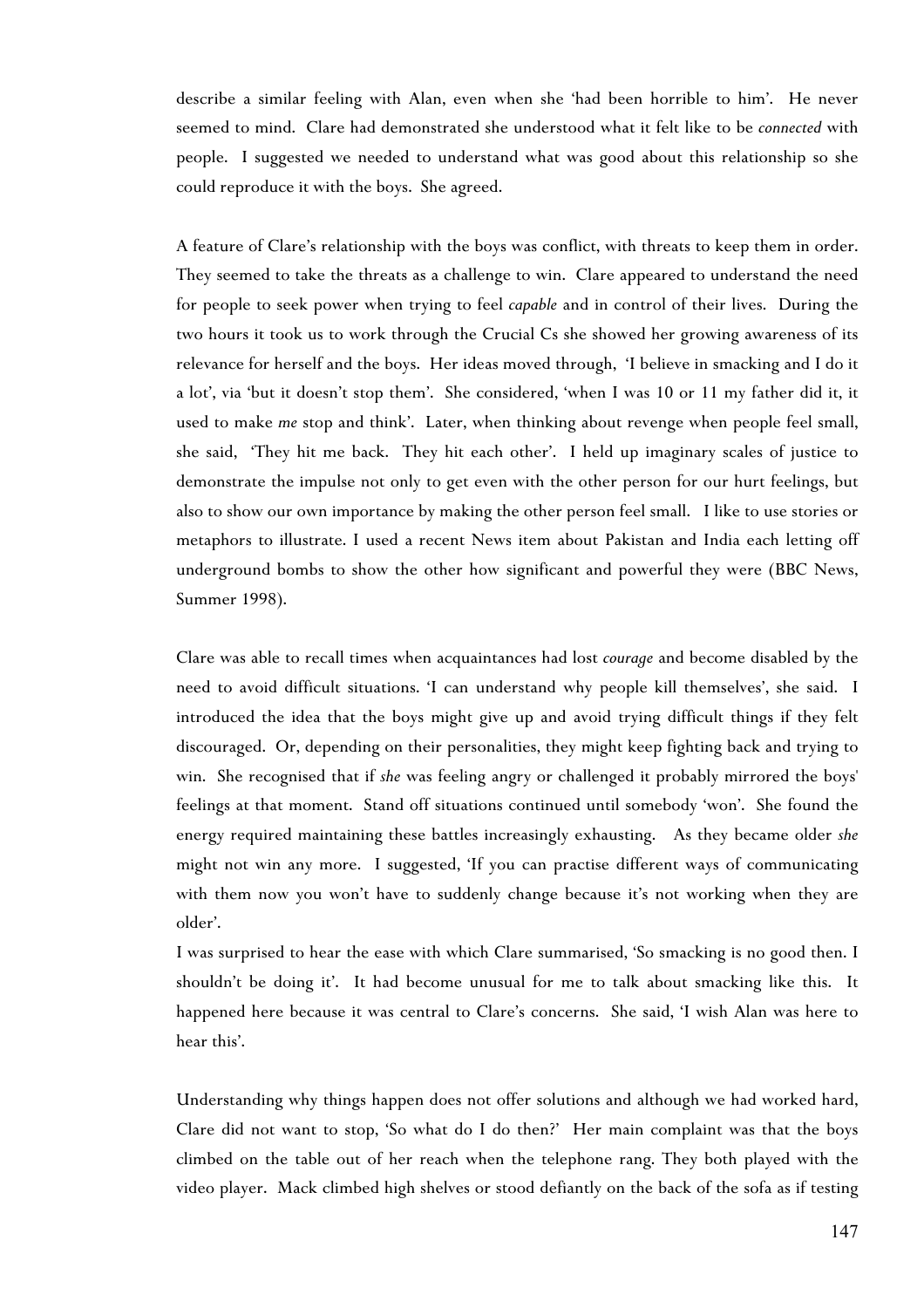her. Trying to find answers was hard as we looked at suggestions on a 'Crucial Cs' summary sheet (Lew&Bettner,1996:52). We explored practical suggestions but in the end it was more about how Clare *felt* about what the boys were doing than trying to completely stop them. She had felt they were doing it to get at her and she could not allow them to win for fear of how they would turn out in the future. She had a mental picture of out of control teenagers. Avoiding becoming caught up in the challenge and focusing on increasing her connection with them instead would diffuse the conflict.

Thinking about the principle of helping children to feel *capable* and more in control of aspects of their lives, I asked Clare how she could change 'no!' for 'yes' to reduce the amount of conflict. We looked for ways she could give them choices, decisions about things that concern them and encouragement, with fewer 'growlings'<sup>[1](#page-11-0)</sup>. I made the link between Alan seeming to forgive, and continue to like her, even when she behaved badly. I asked how she could do this for the boys. Clare looked optimistic. It had been an intense couple of hours. She had lots to think about. I felt tired but elated. The boys got up and needed attention so we made an appointment for the next week and I left (field notes,8.7.98).

**A week later.** Clare was waiting for me. The boys were in bed and the room tidied. She apologised for the chattering sounds and music tape we could hear over the intercom. Clare started by saying, 'I couldn't keep it up. It all made good sense, what you said, I can see that, but it was too hard. You can't expect me not to smack' (field notes,15.7.98).

I felt a hint of indignation that she thought the idea had come from me but said nothing. Things had gone well for the rest of the day after I'd been. She had not smacked once but had diverted them to other activities and felt pleased with herself. Her mum and sister tried to do the same the next day and reported not smacking, 'Except Mum did it once on the leg, because she had to'. Clare said she found it hard because she couldn't be there playing with them all the time. It felt, she said, as if they could see through what she was doing and became less and less divertable (field notes,15.7.98). I have noticed that parents who are struggling to cope with children's behaviour sometimes attribute them with insight or deviousness beyond their years.

Clare had gone back to smacking as if it was the way it had to be. 'It is hard', I agreed. She had made some real changes and tried different ways. I reminded her how much better she felt when it went smoothly. The situation did not escalate, no one fought back and things were calmer.

<span id="page-11-0"></span>*'You can do it!'* I said, 'It will get easier as their language skills improve, but you are practising now how to communicate with them. When they are older it would be harder if you haven't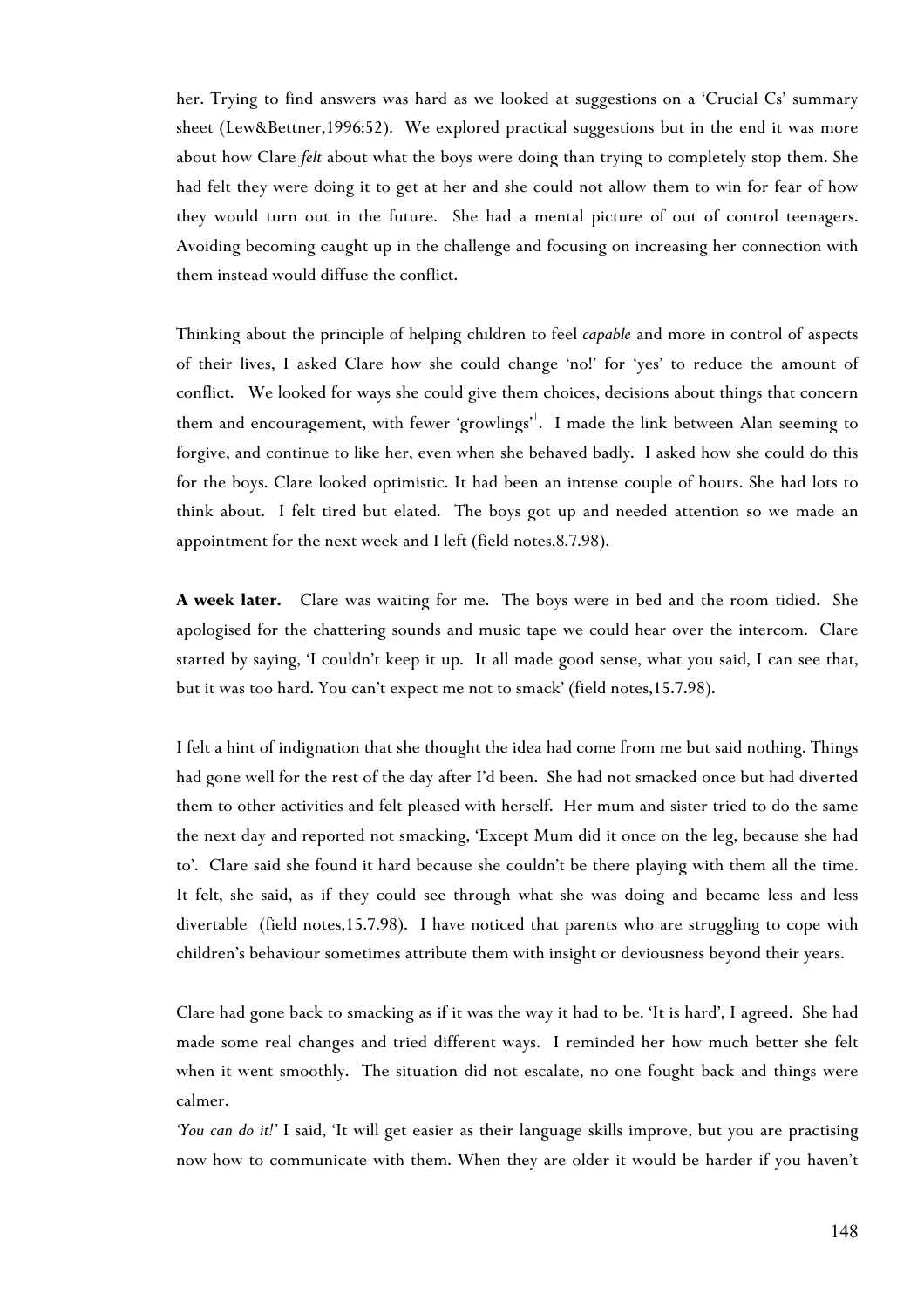practised how to do it another way'.I suggested the conflict would continue as the boys tried to feel more powerful. *They* might win as they got older.

She looked desolate and cried. 'They sometimes win *now.* How can I do it?'

I said, 'You have. You can. There is no such thing as perfection. We are just looking for happier times.'

'Half an hour in the morning and half an hour in the afternoon when I enjoyed being with them would be wonderful', she said. Sitting together on the sofa we both recognised something had to change.

Having talked through the battle zones, Clare chose their climbing on the table as the worst. When she went to answer the telephone, the boys climbed, out of reach, and stood looking at her. Sometimes Alex bit into fruit from the bowl. The defiance made her furious. We thought about alternatives she could try. She said she had tried them all, and looked defeated. I felt on the edge of hopelessness myself. I sat and thought while Clare watched me.

'How much does it matter they get on the table?' I asked. 'If it didn't matter they probably wouldn't want to do it'. Clare nodded. 'What would be the complete opposite of what you are doing now? You could say, "Quick kids, phone's ringing everyone on the table!"'

Clare smiled, then she laughed. Putting her hands to her face she laughed and laughed rocking backwards and forwards. I waited. I felt a bit silly. It wasn't that funny. She glanced at me briefly and started laughing again. 'Next you'll have us all on the table. Wait 'til I tell Alan'.

It was a stupid suggestion I knew it, but unwittingly I had broken the cycle of hopelessness. It felt as if a huge tension had been lifted even though we hadn't yet found any solutions.

Clare was able to start looking again at the things she could do. We moved over to the table. Both of us thought of suggestions, but in the end it was Clare's idea, involving booster seats she had in the attic, which stuck. They would use the table more and try eating together. As the boys got up it became hard to talk, so I left with a time to come the next week (field notes,15.7.98).

**Another week later.** This time Alex was up. The booster seats were in place and the table turned around. The atmosphere was calmer and Clare more relaxed. Alex busied himself around the room while Clare described progress and difficulties.

'I've still been smacking them. Sometimes there's nothing else I can do.' (Field notes,22.7.98).

I was able to complement her solutions and the calmer atmosphere. The boys now fed themselves in their booster seats. She was able to be firm about what they did in the seats. If they messed about, they had to get down. She reported being clearer and using fewer threats. The battle zones were the same but less fraught.

 $\overline{a}$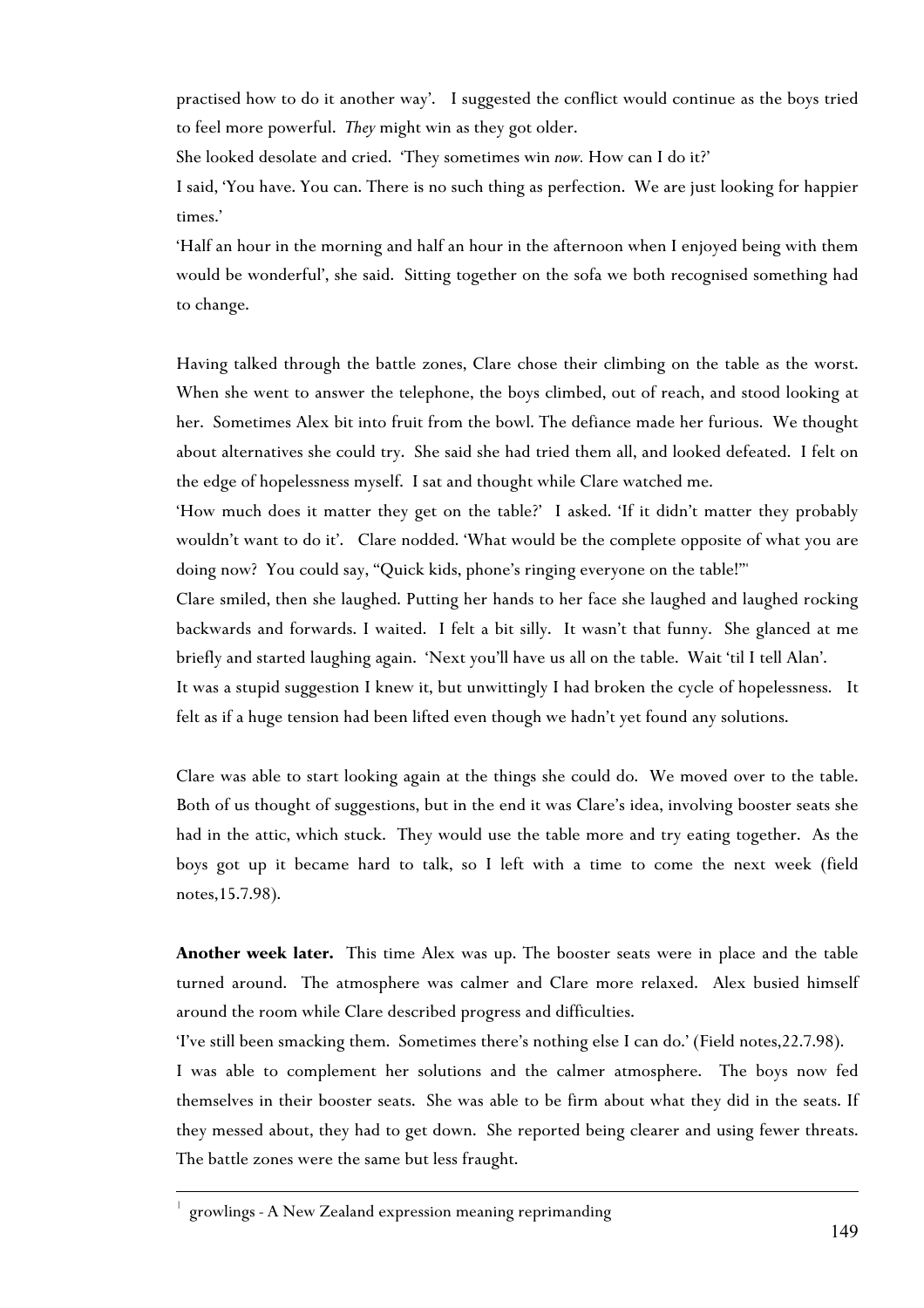I began to understand how hard it was as I watched Alex get into a determined frazzle, moving from one prohibited activity to another. He was like a determined, wordless robot. I could see why she thought he was trying to get at her. I felt tried too. I dug deep for ideas. I tried using a neutral commentary about what he was doing and to make positive comments instead of saying *'No'!* The climate I was trying to create was one of permission and encouragement rather than restriction and challenge. I was trying to be 'alongside' him in a similar way to how I was with Clare. He made only fleeting eye contact and I found him hard to connect with. Clare caught on quickly and was resourceful. In fact, I thought she appeared calmer and more patient than I felt. She wanted me to know how difficult it was. It must have been obvious I found it a challenge too. I tried laughing and saying, 'See health visitors don't know either!' as I chased him around the room*.* Clare said she benefited from the support and felt better. She volunteered that she now knew smacking was not a good thing because she could see how 'the power thing' spoilt their relationships. She was committed but would need support for a period of time.

Visits stretched to monthly as some of the battle zones disappeared. Clare reminded me about my nonsense about everyone getting on the table and laughed about it every time we met. 'When they're eighteen I'll remind you what you said!' (Field notes,22.7.98, 24.8.98, 9.9.98). I found myself thinking about this type of laughter and realised I did it quite a bit. This story joined other examples of nonsense, naughtiness and playfulness when I came to reflect on it (Pound,2000).

**Autumn 1998.** 'I haven't smacked since I last spoke to you. Alan has and then he felt guilty about it. Mack looked so shocked when he was tapped on the hand because we don't do that any more'. I noticed the boys still showed some repetitive behaviour such as throwing the ball behind the TV so Clare had to get it out. This time she did not get cross and eventually put the ball away. The incident was over. She lifted them down if they climbed too high and removed the prohibited telephone receiver to replace it without comment. She did all this while talking to me and suggested they were doing it *because* we were talking. I agreed. At one point she picked Alex up and kissed him. I didn't remember seeing her do that before. This was so different from the first couple of times I visited when she kept pointing out what they were doing and saying, 'see what I have to put up with'*.*

I said I was thrilled to see her looking so relaxed. 'I feel so much better now to the day I burst into tears when you arrived. I won't leave it so long next time and get so low' (field notes,5.10.98).

**Clare's response to this account** When I showed Clare this interpretation of what had happened she said,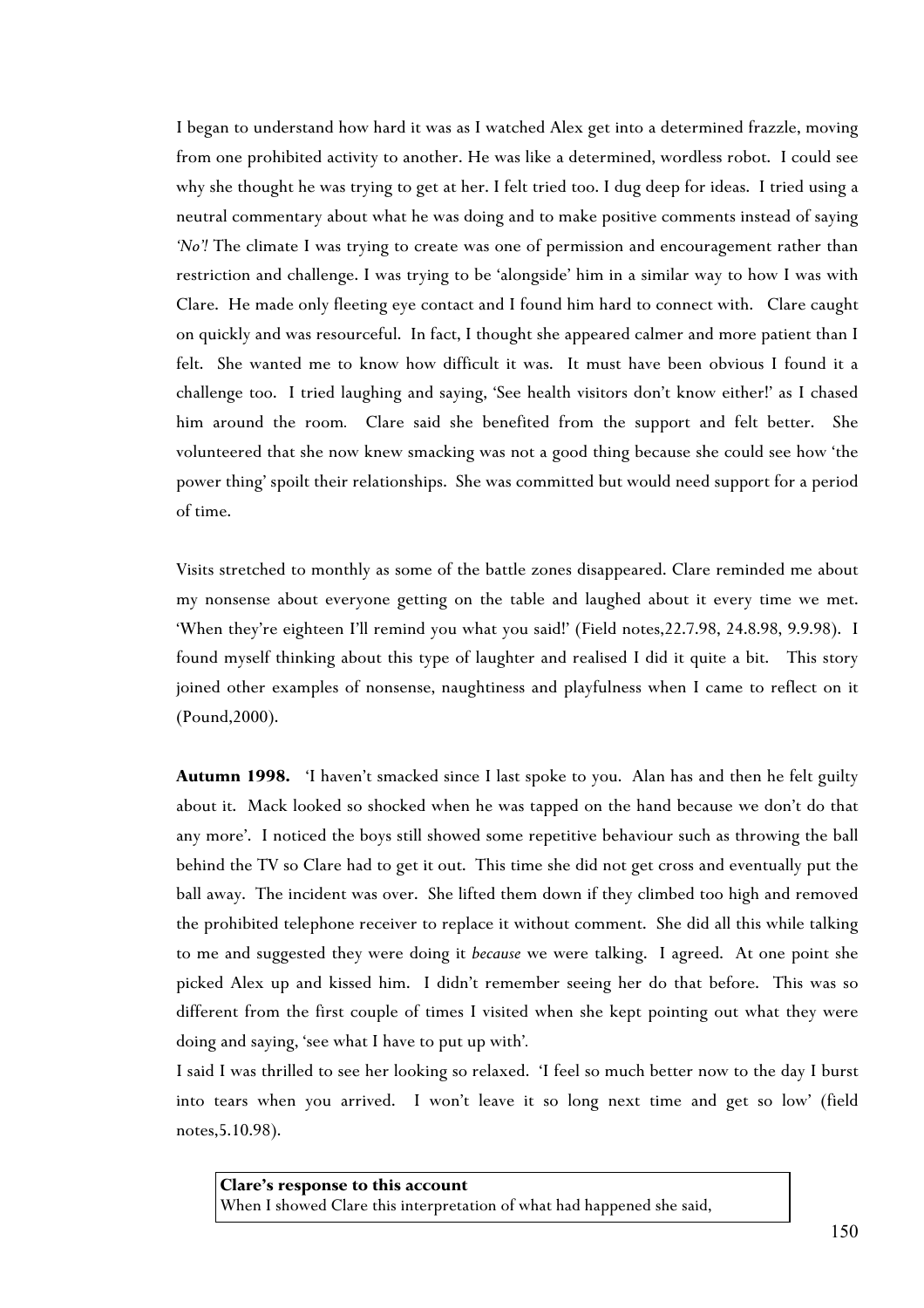*It was brilliant. I have shown it to my family and my friend. I was surprised how much was going on behind the scenes, when I just thought I was stuck in my four walls. You talking with Dr Gibbs and that.* When I asked what names she would like to be called by she replied: *Oh I don't mind if you use our own names. It's all true.* I assured her I would use false names for privacy. Clare did not want anything changed but reported Alan's complaint that he felt left out. *But then he was never here. You never saw him did you?* (conversation,4.12.00).

#### **Closing theory-practice gaps.**

Clare's story is an example of the learning process for Clare and for me as we put new knowledge into action, found new personal understanding and narrowed our theory-practice gaps. With the Crucial Cs I saw Clare gain empathy for her boys that motivated her efforts to change her own behaviour. She needed support through the trial and error process she experienced as she worked on how to put intentions into practice. Many families decline more that one session when they find they can implement changes immediately. I feel frustrated by this because I find it hard to believe significant and lasting changes always result from a single intervention. Sometimes I am invited to return after a period of time when relationships begin to deteriorate again. I would like to have consolidated the changes on the first occasion but find it hard to secure that opportunity.

Clare gave me the opportunity to stick with the process of change until she had 'embodied' her new knowledge and could 'live' it more easily. I wonder if Belenky's notion of 'received knowledge' implies an advantage in that Clare remained open to help from someone she saw as knowledgeable? (Belenky et al,1986; Chapter Five). Paradoxically my display of inadequacy 'as I chased him around the room' could have enhanced her confidence. Timing and pace appear important in Clare's learning, as it was for Sally's and my own. In each case I needed to trust the process and be calm in the face of crises which were slow to repair. Clare's story offers an example of the conflicting caring roles called 'vigil' and 'gift' (Fox,1995) identified in the HVRG (Chapter Four:20). When the crisis was at its worst, I took greater lead in identifying the problem and making suggestions. Holding was part of this stage, as she struggled with change and experienced set-backs, I continued to offer encouragement until once again Clare could find her own solutions and understanding.

Clare now appears more able to put her intentions into practice and has asked for help only a couple of times. At a home visit to discuss the boys' entrance to school, Clare said she still found them hard work but no longer used smacks (child health notes,14.5.01). The atmosphere in the house was so different from the occasion nearly three years before when I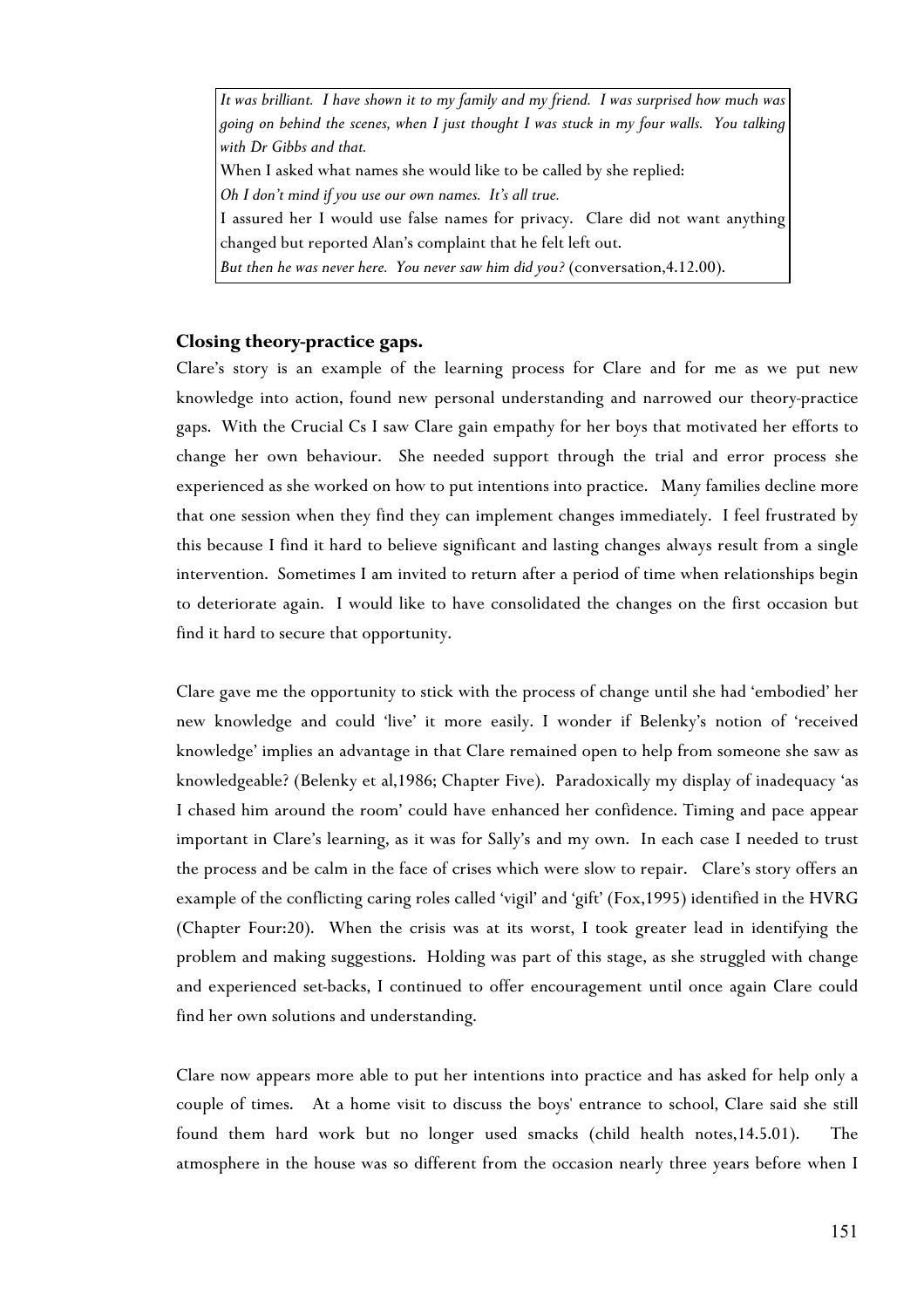wondered how we could make the climate warmer. On the shelves where the boys had climbed there were now ornaments. In the questionnaire she made herself known:

*I had times when Alex and Mack my twins were at a difficult age. She came and saw me. I was in tears it was so bad. Together we got around the problems.* (Questionnaire,1999:Q53)

I am learning to interpret the Crucial Cs and use it in different ways according to the points of view I find. I intend the process to heighten empathy for the feelings and emotional needs of children while also clarifying the needs of parents. Recognition that one mirrors the other is probably parents' most pivotal moment of discovery. I therefore concentrate on enhancing connections and working towards everyone's emotional needs being met. For this reason setting limits for children's behaviour, although discussed in passing with Clare, was not our main concern. Clare was trying to learn to communicate in ways which would encourage the boys to be more co-operative and boost their confidence, while giving them guidance about what they could do.

## **How do I balance alongsideness with control?**

STEP and Crucial Cs parenting programmes suggest natural and logical consequences to children's behaviour, which make punishments unnecessary. I am intrigued how seldom I offer even these techniques to families with small children. My first intention is to strengthen connections in an 'alongside' way. I am usually invited to help because parents are in conflict with their children. This means they find punishments do not invite compliance from children but cause defiance and deterioration in relationships because connection is lost. The solution I turn to, described in Clare's story, shows a positive outcome. To offer natural and logical consequences before improving connections in the family risks 'consequences' becoming just another form of punishment. I therefore concentrate on the child's emotional needs while encouraging parents to recognise their own. As young people gain more freedom however, clarifying limits to unacceptable behaviour may become more of an issue (Chapter Four:98). I wonder if I should place more emphasis on helping parents to clarify what is important to them, so they can be clear with their children. Parents who feel hopeless and inadequate find it difficult to be clear and are more likely to swing between indulgence and punitiveness (Maccoby&Martin,1983).

In a family with a bright five-year-old, where we talked about logical consequences, I watched the parents grab the suggestion and concentrate their energies on these. Their need to regain control, 'win' and feel better about themselves led to creative consequences that appeared punitive in their threatening presentation. The atmosphere did not improve. I needed to draw them back to considering his point of view and to focus on connecting with him and each other.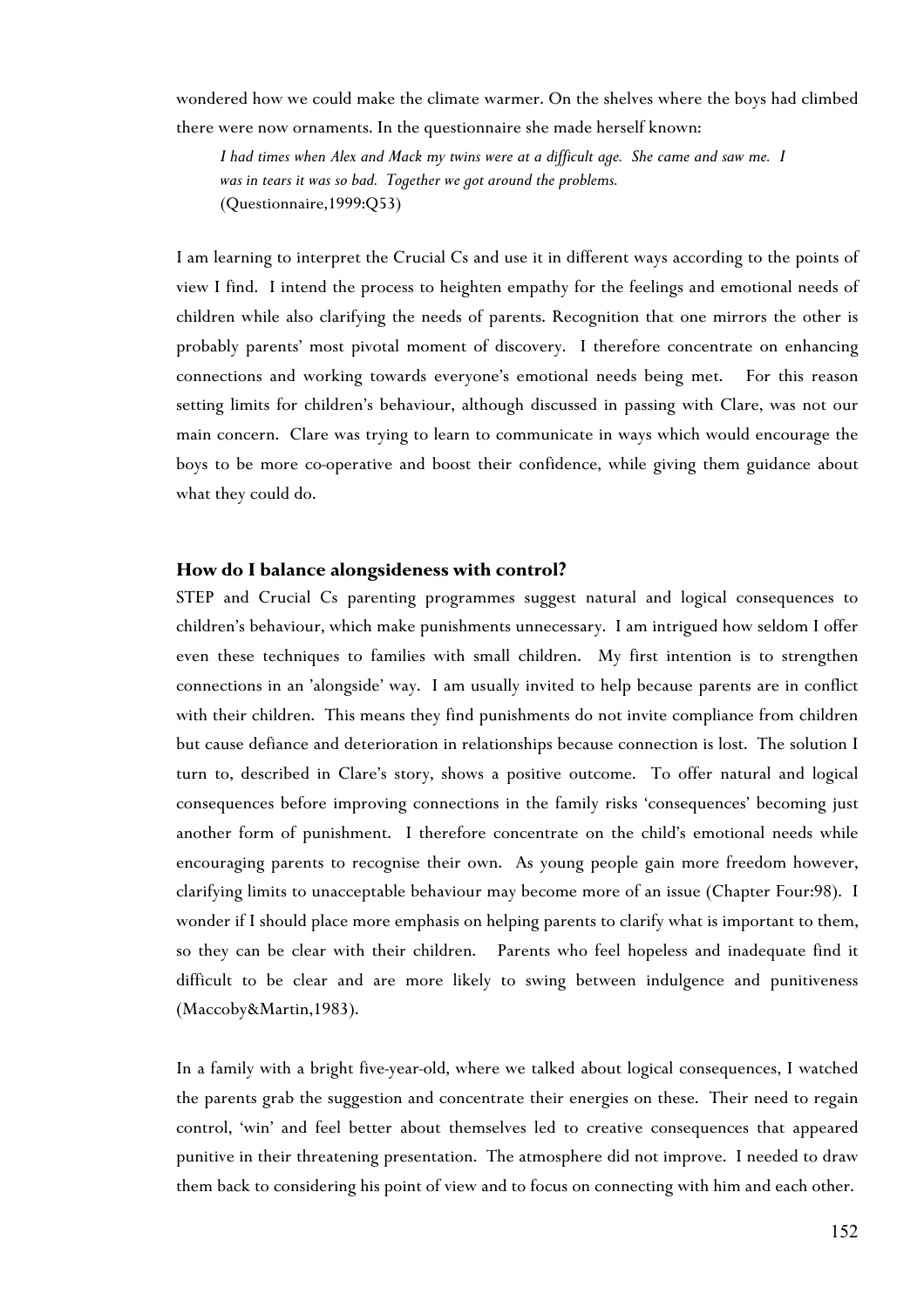Parents often appear to be working on their own relationships when we explore the Crucial Cs all together. Gaining balance between alongsideness and control by strengthening connections helps children become more co-operative and to take responsibility for the consequences of their behaviour. If this is a problem in families with older children, would I be wise to help parents think about the values they hold as important to them while their children are younger? It feels like I have come back to the beginning when I wanted parents to explore their beliefs, hopes and aspirations for their children (Chapter Three).

At several stages of this enquiry I found compari[so](#page-16-0)ns helped my reflections. I learnt from the unease I felt with *Calmer, Easier, Happier Parenting<sup>2</sup>,* the programme adopted by B&NES Social Services in 1999. At joint CEH training days for parents and professionals I listened carefully and tried not to jump to quick conclusions because the programme appeared to come from a knowledge base different from my own. I tried to remain open and recorded extensive reflections (journal,15.4.99-14.5.99). I recognise my uncomfortable feelings about this parentfocused approach grew because my own starting point was that underlying causes of 'mis'behaviour are unmet emotional needs and increasingly democratic relationships create solutions. When I asked the trainer about the child's point of view, I was told that if you asked children they would want unreasonable things. It was up to parents to decide what children needed. 'Have a rule for everything' and 'be in charge'. A 'Six Point Plan' was offered to help parents regain their authority and ensure children's compliance (journal,17.4.99).

Each week of the year that the CEH training was offered, parents returned and were encouraged to use 'descriptive praise' and techniques for clarifying and enforcing limits, (Janis Norton,1990). I could see how the techniques might be useful for 'holding' troubled adolescents involved in serious risky behaviour, but felt worried that it was so welcomed by parents of very young children. My impression was that the techniques practised in role-play encouraged parents, who might already be unresponsive to their children's points of view, to focus on being more efficient in seeking compliance. An expectation of control appeared constant for this parenting programme for all age groups and appeared equally firm over the adult trainees in the group. I wondered how children could progress from unquestioned rule following to personal responsibility and embodied self-control if they always expected to defer to externally defined rules and standards set by authority figures (journal,17.5.01).

Laidlaw, in her paper, *What has the Holocaust got to do with education anyway?* illuminates the question of personal responsibility (Laidlaw,2001). She points to the Nuremberg and My Lai

 $\overline{a}$ 

<span id="page-16-0"></span><sup>2</sup> *Calmer, Easier, Happier Parenting* - A programme devised by Noel Janis-Norton (1990) of the New Learning Centre, London, has roots in her work with young people in education and with those at serious risk to themselves and others. She offers it to parents and teachers of 0-20 year olds.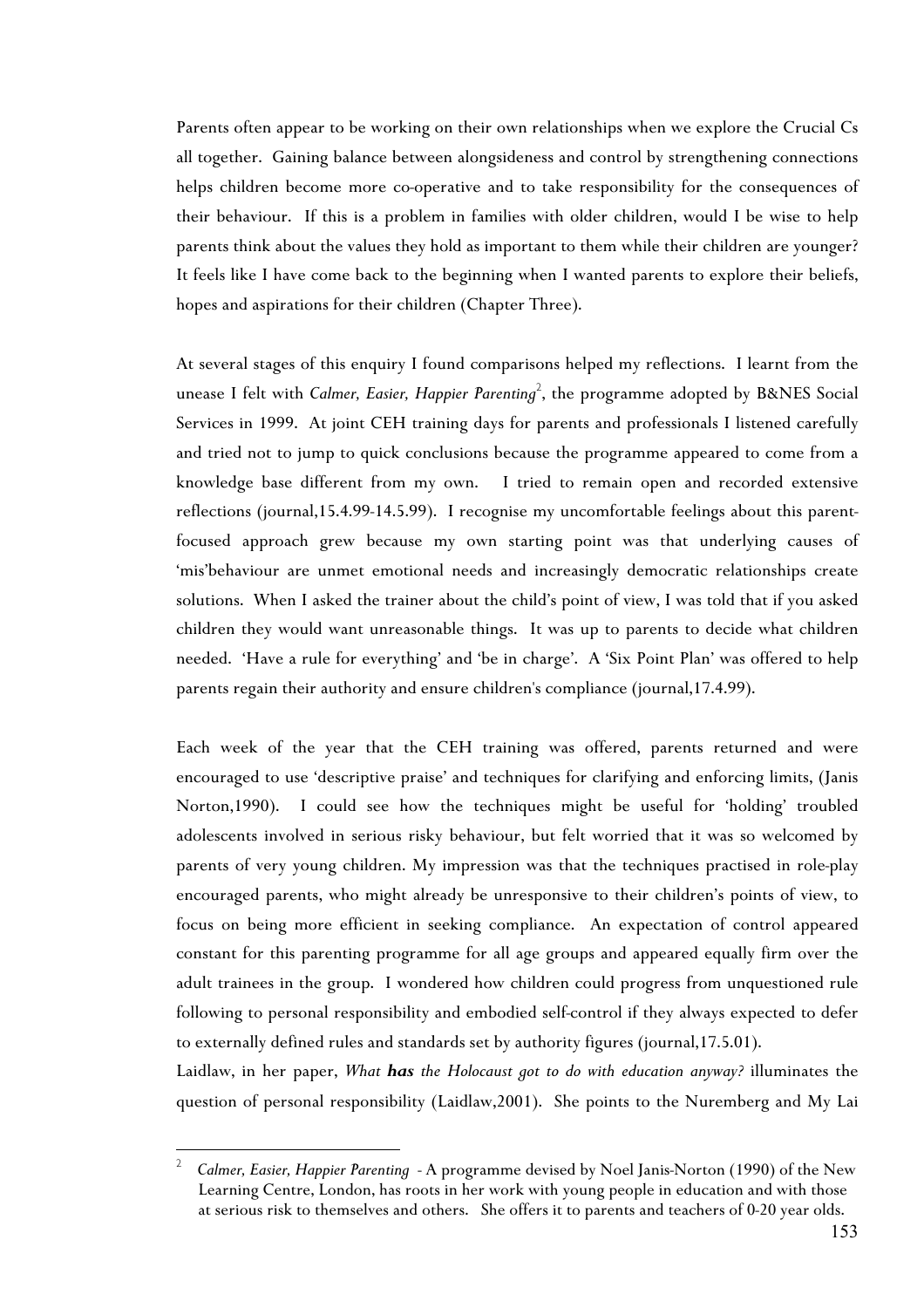massacre trials and the Milgram human obedience experiments where in each case 'I was only following orders' was offered as defence for atrocities towards other people. Laidlaw reports Milgram's conclusion that some human beings seem capable of opting-out of personal responsibility for their part in events in order to be able to live more easily with the consequences of their actions. This reminds me why daily family experiences and educational processes are so important to children's learning about how to be in the world (Chapter Two:37). I am not convinced that people can easily acquire personal responsibility without practising it, simply because they have become adult. It seems to me that it needs to be built into relationships in both family and educational life. The summary sheets, *'Encouragement versus evaluative praise'* and *'The major differences between consequences and punishments'* (Appendix III) highlight differences between the Crucial Cs and CEH approaches. The 'Six Point Plan' of CEH seems to weave between consequences and punishments in that it offers a method for ensuing compliance to rules through instruction and standards set by parents.

CEH caused me to wonder if my attitudes towards setting limits to children's behaviour appeared unacceptably liberal to people looking at relationships and parenting from different perspectives? I felt a stranger at times in this group (journal,14.5.99). My conclusion is that people approach their relationships and their parenting (like their professional practice) with their own 'life-style' (Adler,1938) formed by personal characteristics, a history of past experiences and personal interpretations. Approaches to future relationships are chosen accordingly. I look at aspects of my own 'life-style' in Chapter Seven and in an article (Pound,2000). This points again to the importance of reflective practice and each individual's formations of their own knowledge-in-practice (Ghaye&Ghaye,1998:59). Amongst this knowledge I looked at humour.

#### **What part does humour play?**

My curiosity about humour and the part it plays in my relationships was kindled by Clare's laughter. The experience, with its combined emotions of hopelessness, surprise and laughter triggered my revisiting a question mooted in my Transfer Paper (Pound,1998). So why do I behave the way I do? Why do I make ridiculous comments and turn serious issues into jokes? What part does playfulness and laughter have in my work? I was aware that I often find things funny and make jokes when in a tight spot. Something similar appeared on Sally's Video One. Was I denying the problem? With Clare, I think I was struggling for a solution and did not know what else to do. I was soaking up her hopelessness and perhaps trying to avoid feeling it myself. I recognise that I tend to look on the bright side and light-heartedness and cheerfulness are common features for me. Respondents to the questionnaire spoke of humour and more intangible aspects of connection when responding to the question*, 'What is the most important*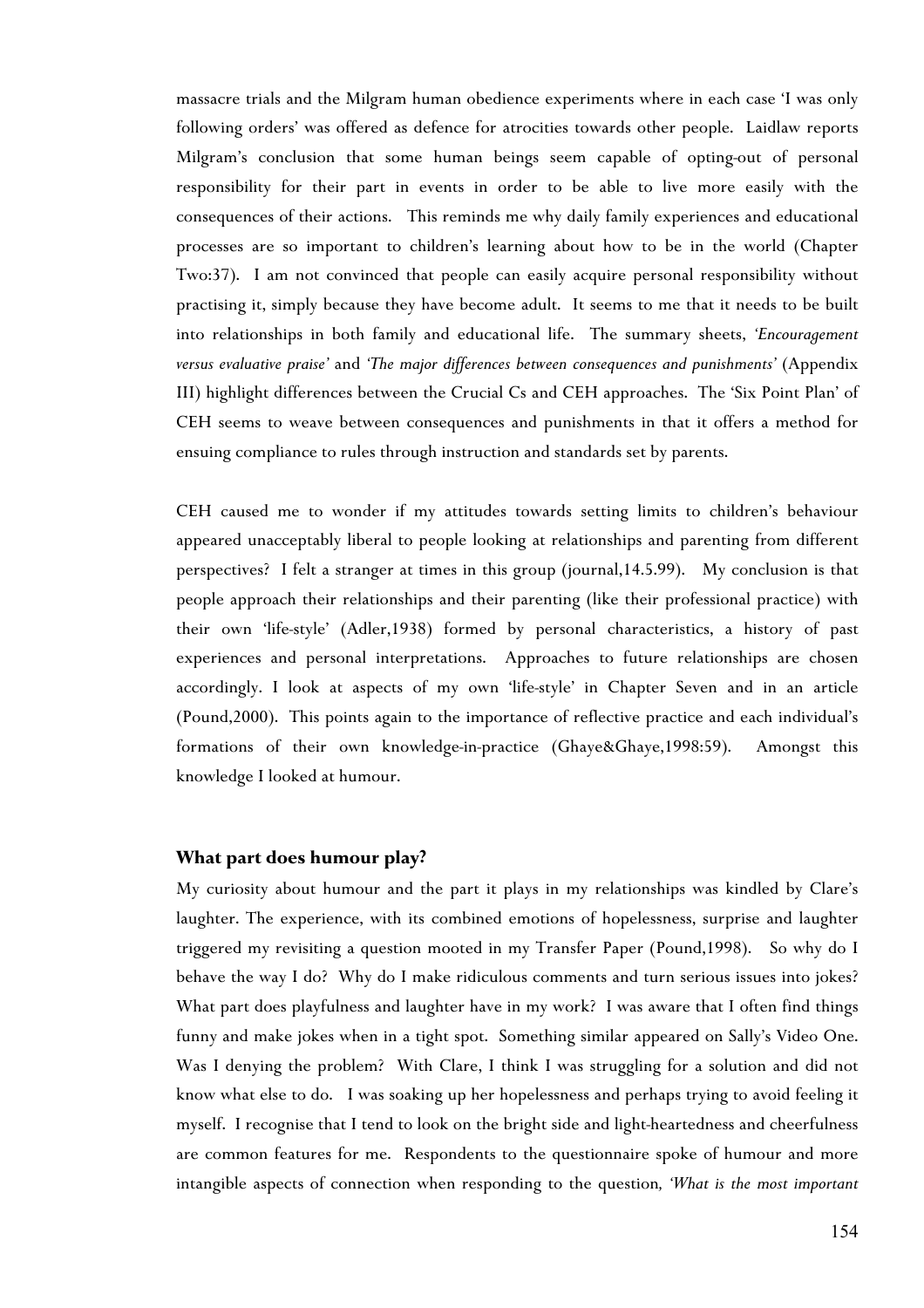*thing about me as your health visitor?'* (questionnaire,1999). Some addressed me directly while others wrote to the Quality Unit:

*She always brings good humour and common sense into a situation.* (Q31,Q34) *Your 'scattiness'; your laid back approach; you are easy to talk to.* (Q.24) *Always consistently cheerful and receptive.* (Q.66) *Makes me feel better* (Q.33) *Robyn's style of HVing is good more because of who she is rather than anything specific she does.* (Q.42)

Amongst the sixty-nine written responses I found themes which I believe show the climate in which the humour occurs:

- always there when I need her (40%),
- helps me solve problems/worries (40%)
- good listener/easy to talk to (35%),
- not condescending/judgmental (30%)
- helps even with minor issues (25%)

It seems that my alongside relationship with collaborative intentions both invites humour and is vitalised by it.

In Clare's case laughter seemed to relieve tension by breaking the hold of hopelessness. Through her surprise and her indulgence in a moment of ridiculous pleasurable fantasy, it was as if she was liberated from her distress for a time. The problem could be looked at afresh and we could be creative because I had no ready answers. Clare says the laughter made her feel better. It certainly lifted her spirits and increased our connection. She continued to laugh and mention it every time we met, over months (field notes,24.8.98). Yet when I look again, behind the apparent nonsense there seems to have been good sense. It was more instinctual than conscious but fits with other behaviour management strategies I use. Sometimes parents find that the opposite action to instinctively responding to a crisis is a better option, if it takes the child's feelings into account, moves more alongside and dissipates conflict. So my intuitive response was not a defeatist impulse but the intuition of an expert (Benner,1984). By laughing about the problem together, my role as professional advisor who has answers reduced and we became collaborators in what happened next.

In a summary of literature about humour, du Pré reports a number of psychological benefits, particularly that people who laugh together usually feel comfortable together (du Pré,1998:26). Humour, she says, appears to invite greater social intimacy and serves as a buffer to emotions such as anxiety, anger, fear and embarrassment (1998:22). Kuiper and Martin (1993) are among authors she cites as suggesting that people who use humour as a coping mechanism are quick to laugh in common place situations and tend to enjoy a more stable and positive sense of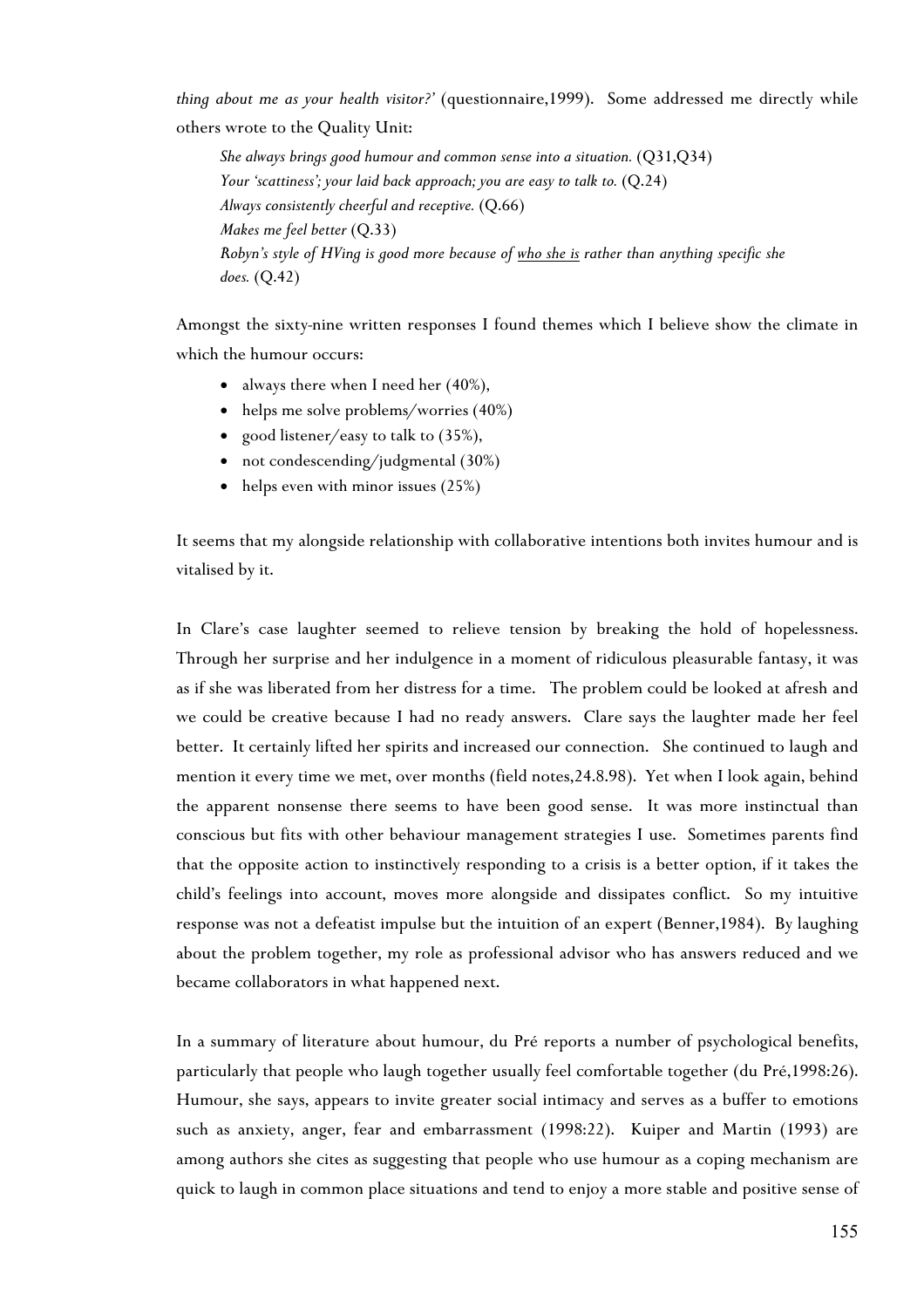self. 'High humour users' are said to judge themselves by less harsh and rigid standards and regard themselves as more social and less given to depression. So the suggestion is that it is health enhancing to laugh and could be seen as a *sign* of well-being. Bateson goes even further by suggesting humour in human relations, far from being trivial is vital to communication, especially in overcoming difference, and for the very life of human beings. He suggests this casts light on the whole of evolutionary biology for humans (Bateson,1979:124). There appear to be different strands to the meanings and usefulness of humour for me. Light heartedness such as occurred with both Clare and Sally seemed to strengthen connections. In both cases it appeared to help them cope. Encouraged by Bateson I wonder to what extent it influenced the children's future well-being and what that might mean for their future relationships?

I am grateful to Griffiths for helping me understand another part playfulness and naughtiness plays in my relationships. I strongly recognise her explanation that it may be:

*A delight in being bad, testing boundaries and flouting expectations...pushing out the boundaries and claiming the space.* (Griffiths,1998:8)

I have no problem recognising her explanation of it as a survival technique for not succumbing to social injustice. For the Leeds presentation and subsequent paper I explored early roots to my distaste for the effects of hierarchy on people (Pound,2000). I see it as a legacy from my father who enjoyed a wicked, infectious sense of the bizarre especially in difficult situations. I was helped to understand my own behaviour when I sometimes act spontaneously, even with strangers. Naughtiness or playfulness are helpful notions for understanding times when instinctively I refuse to accept confinement in the hierarchy or a subconscious intention moves me to challenge injustice and reduce inequality (Pound,2000). I now understand the playfulness that previously caused me embarrassment. With Bateson in mind I can see how these multiple tiny interactions between people might gradually change the course of human understanding.

Here I am focussing on creating connections in alongsideness. I recall a long savoured moment that occurred more than twenty years ago. It demonstrates for me the power of laughter in sustaining connections between people. My older son, Graeme and I were driving home after a usual workday. He was four and had been with his childminder. We chatted as usual and I said something that struck us both as funny. I remember the enjoyment as we laughed heartily and long. It was the sort of belly laugh that consumes the moment. As the explosion of joy subsided, we caught each other's eye. One of us repeated a couple of trigger words from the joke and we started up again in the desire to keep the pleasure going. When finally unable to be sustained any longer, the laughter settled into giggles and smiles. Graeme leaned forward with an urgency that spoke for me too,

*'Say it again Mum, then we can laugh again'.*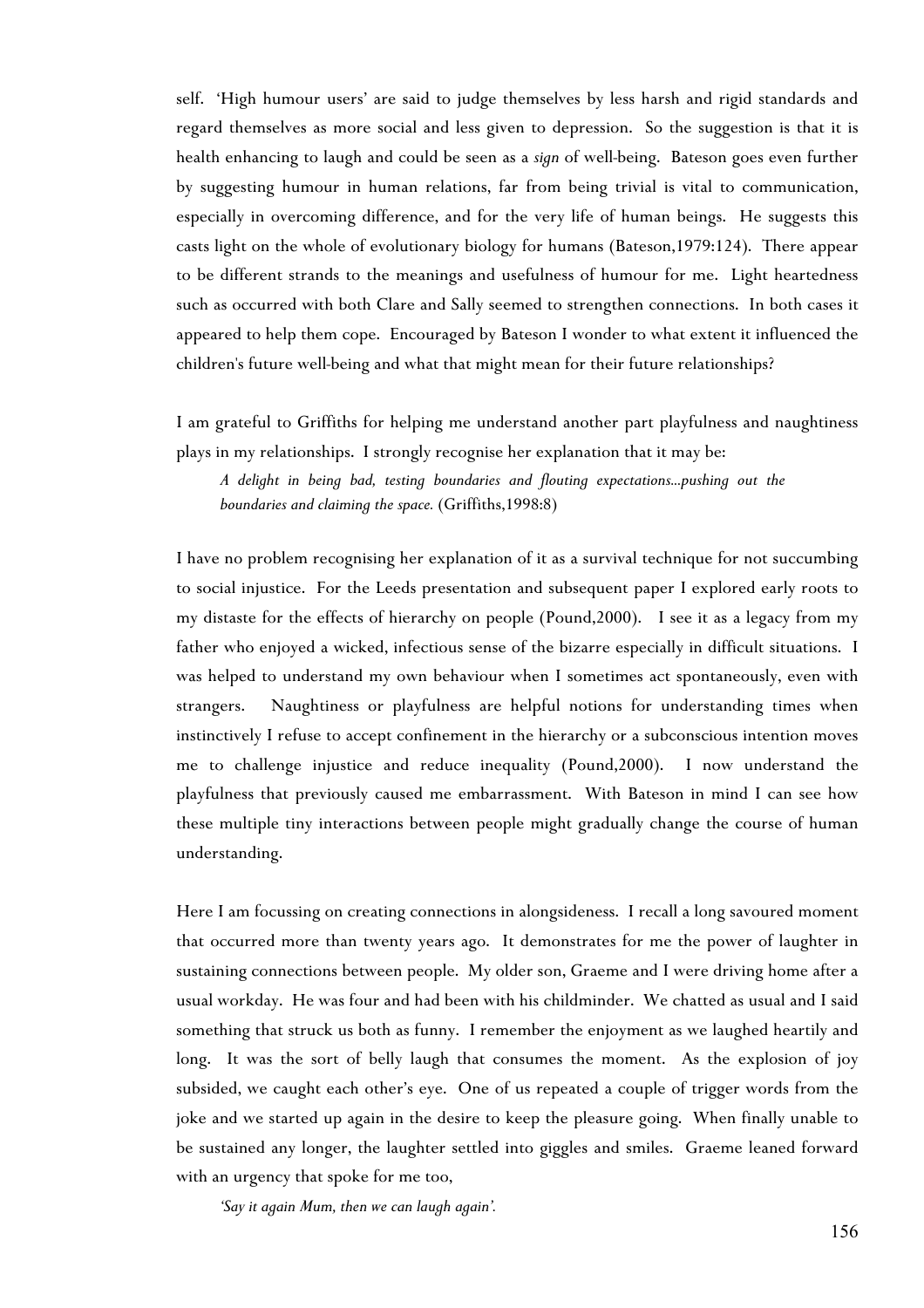This was a magic moment of shared togetherness, a brief at-oneness and understanding of two equals, within the sea of possible misunderstandings between inherently unequal individuals.

Jack Whitehead, who has known me over six years in the weekly BARG group and watched the videos, volunteered:

*I don't think you should underestimate the power of humour ...What happens with you is, you find humour in so much. You enjoy, with that sensuous pleasure, a passion, which also expresses itself through humour, and I think that the fact that you do find things genuinely funny liberates the positive life affirming energy that you are able to communicate ... Because you have a pleasurable delight in being with the child and almost however difficult*

*the context, you are still feeling that loving warmth of humanity, however you phrase it, which is part of well-being as a potential for the child you are with. Now that seems to be something that is motivating you powerfully and helps to explain your persistence in relation to what you do ...*

*What you do when you experience humour is, you allow the life affirming energy to come back to the fore. You can actually express yourself in this delighted way of being with the other, and that sense of positive value in terms of the focus of what you do as health visitor. I never think you lose that in the sense of well-being for the child in your care.* (Taped conversation,17.8.01)

In a few words Jack points to so many of the insights I experienced during this research process. He identifies powerful communication qualities that are so complex and hard to portray in words. Felt emotions and indicators of the aesthetic nature of human interaction seem helpful for an explanation. Jack recognises hope and resilience, born out of love for humanity, which bestows positive energy he describes as 'life affirming' (Prologue). He saw the power and the potential released in my desire to make real connections with people. He seems to recognise my intentions when he speaks about 'loving warmth of humanity' being 'part of well-being as a potential'. This I refer to in the next chapter when I work with seriously discouraged families who have difficulty connecting with each other because they have so rarely experienced its possibilities.

Hope, 'persistence' and 'pleasurable delight in being', even in the face of difficult situations, comes from my belief in:

*The social nature of man as a unique creature depending on other men for fulfilment of his uniqueness* and *a belief in the human capacity for change, growth and betterment* (Butrym,1976:45).

More of Jack's words took my thinking one-step further:

*Jack: It's the closest I've seen to that religious ecstasy that is so delightful in that it carries that flow of energy which is both embracing without being violating, but also it liberates the energy, the pleasure and the joy with the other. That is the closest I can get. When I talk*